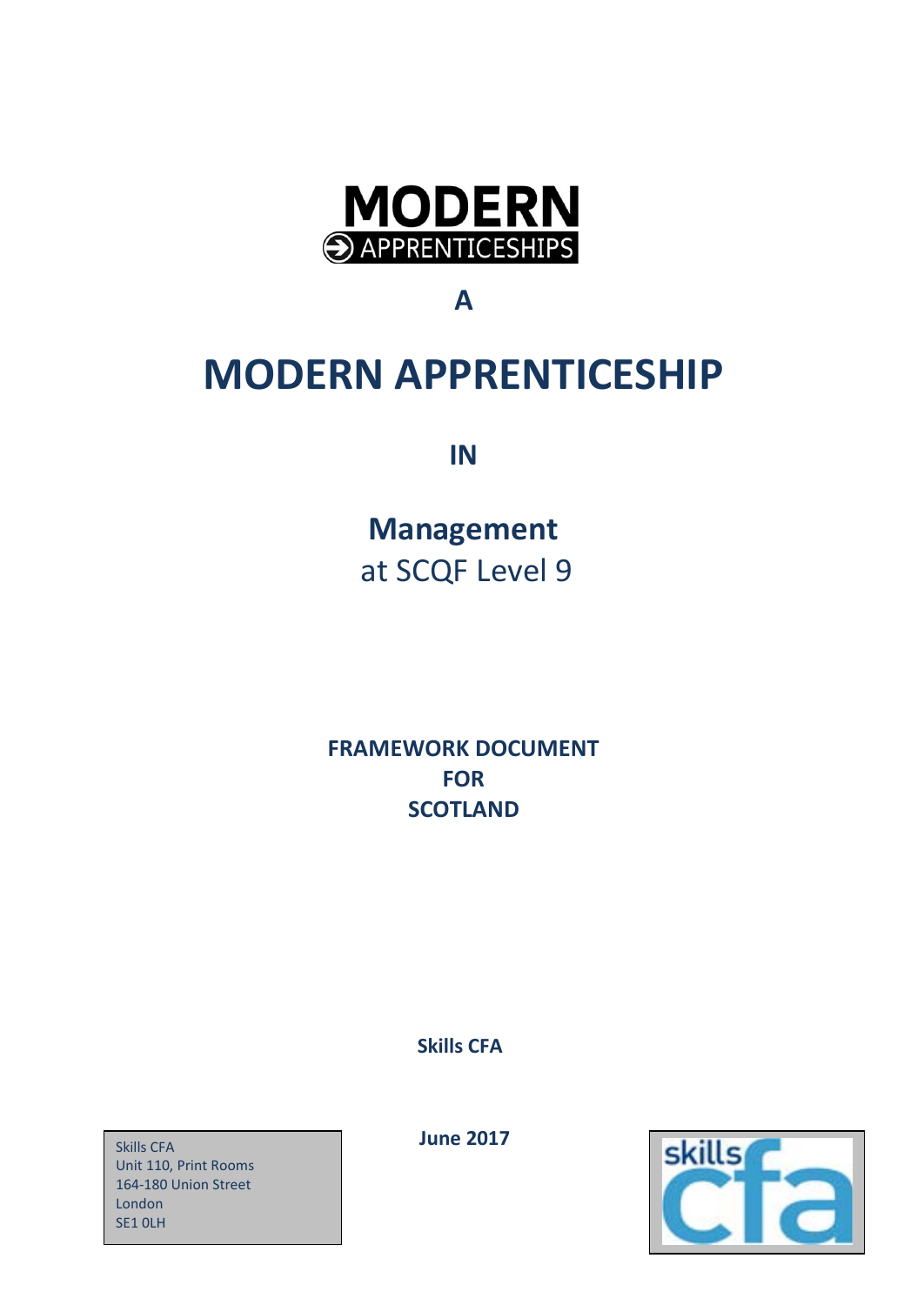## **Contents**

| Modern Apprenticeships in Scotland             | $\overline{3}$ |
|------------------------------------------------|----------------|
| Modern Apprenticeships in Management           | $\overline{4}$ |
| <b>Summary of Framework</b>                    | 5              |
| The Framework                                  | 6              |
| Registration and certification                 | $\overline{7}$ |
| Recruitment and selection                      | 8              |
| Equal opportunities                            | 8              |
| Health and safety                              | $\overline{9}$ |
| Contracts                                      | 9              |
| <b>Employment status of Modern Apprentices</b> | 9              |
| Terms and conditions of employment             | 9              |
| Training and development                       | 10             |
| Consultation                                   | 11             |
| Career progression                             | 12             |

# **Appendices**

| Appendix 1 | Stakeholder Responsibilities         |    |
|------------|--------------------------------------|----|
| Appendix 2 | Modern Apprenticeship Centres (MACs) | 16 |
| Appendix 3 | Training Agreement and Training Plan |    |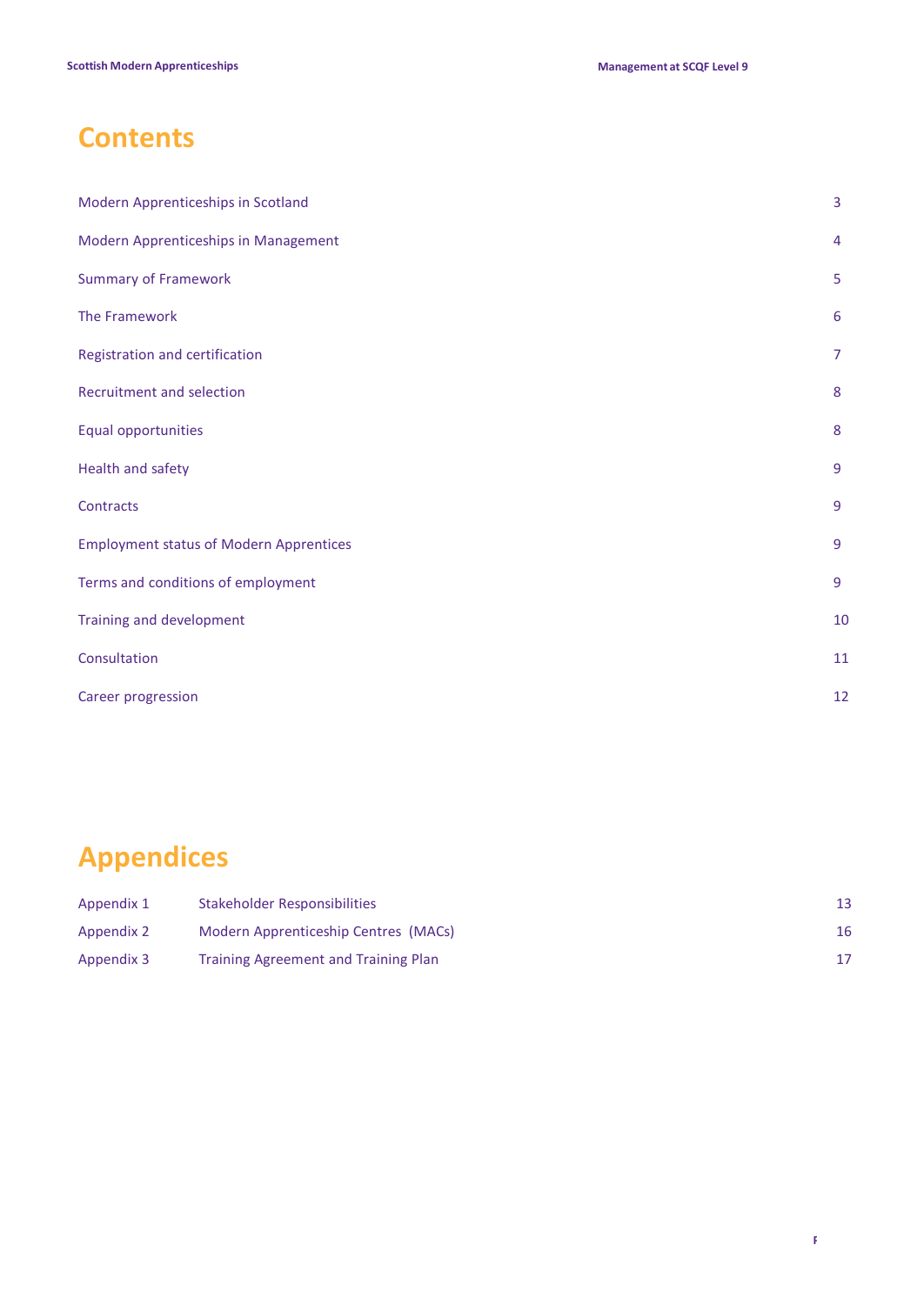## **Modern Apprenticeshipsin Scotland**

### **What are Modern Apprenticeships?**

Modern Apprenticeships offer those aged over 16 paid employment combined with the opportunity to train for jobs at craft, technician and management level.

### **Who develops them?**

Modern Apprenticeships are developed by Sector Skills Councils (SSCs). SSCs consult with employers and key partners in their sector to produce a training programme, which meets the needs of employers.

### **Who are they for?**

Modern Apprenticeships are available to employees aged 16 or over. Employees need to demonstrate to their employer that they have the potential to complete the programme.

### **What's in a Modern Apprenticeship?**

In Scotland, there are more than 70 different Modern Apprenticeship Frameworks and they are all designed to deliver a training package around a minimum standard of competence defined by employers through SSCs. They all contain the same 3 basic criteria:

- A relevant SVQ (or alternative competency based qualifications)
- Core Skills
- Industry specific training

Details of the content of this specific Modern Apprenticeship are given in the next section.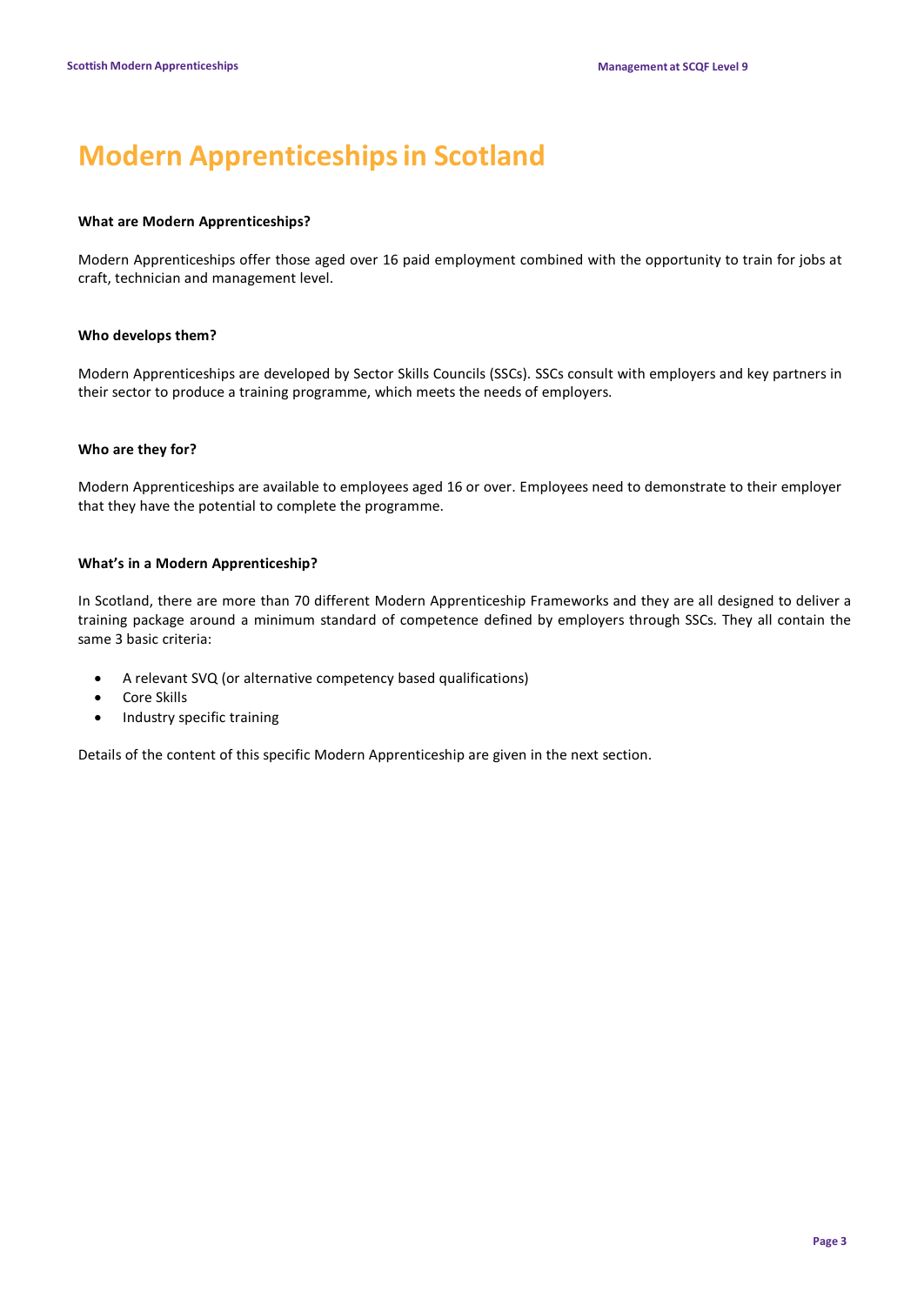## **The Modern Apprenticeships in Management at SCQF Level 9**

Currently there are three Modern Apprenticeship frameworks in Management approved for use in Scotland. These frameworks are at levels 3, 4 and 5. As the new Pan Sector Group, CfA Business Skills @ Work is revising these three frameworks to ensure that they continue to meet the requirements of Scottish employers. As the registration records for Management MAs are still with the MSC, the CfA Business Skills at Work has been unable to access a current list of training providers registered for Management MAs at levels 3, 4 or 5 who would be likely to continue to offer the revised MAs. However, working with SQA Awarding Body we have been able to ascertain that there are over 50 providers who are approved to offer Management Level 3, 4 and 5 and thus the MAs. There will also be providers approved by awarding bodies other than SQA to offer the SVQs.

The revised Management MA at Level 4 will help to address managerial skills gaps and skills shortages for Scottish employers.

Management & Leadership skills have a major impact on the development, productivity and performance of organisations of all sizes and across all sectors of the economy. Many UK leaders and managers are innovative, creative, visionary and inspirational and are heavily relied upon to sustain the UK as one of the world's leading economies. In today's fast-moving competitive environment there is a need to continue to drive up the performance of the best and to address weaknesses in Management & Leadership that are holding back productivity and performance. The average amount of spend per manager per year for development in the UK is far lower than other European countries, particularly within small to medium sized businesses, where fewer staff have management qualifications than in equivalent sized European countries.

The Management MA's have been designed to provide flexible and portable qualifications, units and skills sets which meet the current and future needs of employers of all sizes and across all sectors.

The Level 4 Management MA has been developed to support those working as middle managers.

The existing workforce needs to be up skilled and new people attracted into these jobs to meet the increasing demand for new management practices and a range of skills, including:

- leadership skills, including self management, relationship building, negotiation and influencing skills
- communication and decision making skills
- information technology skills
- knowledge and project management skills
- coaching and mentoring skills
- skills to win and maintain customer loyalty
- change management skills such as the ability to manage the challenges of globalisation; and
- partnership working and the ability to implement innovative solutions to a range of problems

Management accounted for 3% of all vacancies in Scotland at the time of the *Skills in Scotland (2010) survey.* 46% of all managers and senior official roles are hard-to-fill and this is higher than the proportion of all vacancies that are hard-tofill in Scotland (35%). The proportion of hard-to-fill positions that are down to skill shortage is higher for managers and senior officials than the Scottish average – 60% compared to 52%. As a proportion of all vacancies rather than hard-to-fill vacancies, skills shortages for managers and senior officials is again, higher than the average for Scotland – 28% compared to 18%.

There is currently no research available on the extent to which a lack of Management skills contributes skill shortage vacancies (SSVs) in different occupational sectors.

In 2007, there were 349,000 individuals working as mangers or senior officials in Scotland, accounting for 13.3% of the working population. In 2017, this is predicted to increase to 389,000, representing a 14.3% change, and accounting for 14.3% of the population in Scotland.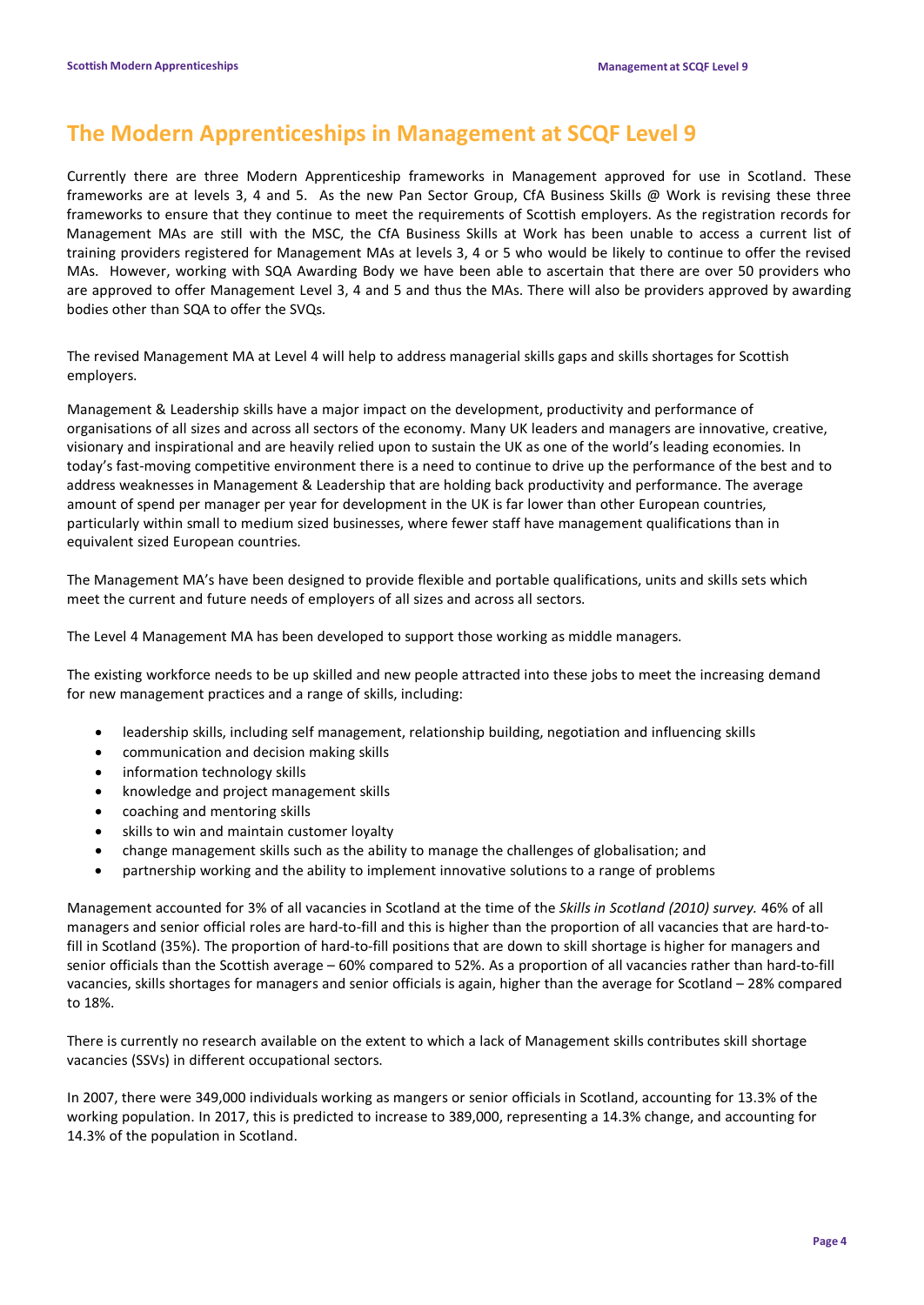|                                                          | <b>Total employment</b> |           |                            |                       |                        |
|----------------------------------------------------------|-------------------------|-----------|----------------------------|-----------------------|------------------------|
|                                                          | 2007                    | 2017      | <b>Expansion</b><br>demand | Replacement<br>demand | Job openings<br>(2017) |
| Managerial & senior officials                            | 349.000                 | 389,000   | 40,000                     | 122,000               | 162,000                |
| Managerial & senior officials<br>as % of all occupations | 13.3%                   | 14.3%     | 48.6%                      | 13.2%                 | 16.1%                  |
| All occupations                                          | 2,628,000               | 2,712,000 | 84.000                     | 922,000               | 1,006,000              |

### Table 1: Projected total net demand for Managerial & senior officials in Scotland, 2007-2017

Source: Futureskills Scotland: Labour Market Projections 2007 to 2017 (2007) and The Scottish Government (2011) Skills in *Scotland 2010. Scottish Government. Social Research.4.1\**

The slight growth in the size of the managerial and senior official market combined with the replacement demand means that an extra 162,000 new entrants into the role will be needed by 2017. This it set to represent 16.1% of all job openings in Scotland.

In 2010, there were 247,000 individuals working in manger or senior official roles in Scotland, accounting for 10.6% of the working population, a 102,000 decrease from 2007.

In 2010, the skill gap rate for managers and senior officials' was

### 3%. Figure 1: Skills gap by occupation



**Source:** *The Scottish Government (2011) Skills in Scotland 2010. Scottish Government. Social Research.4.1*

It is anticipated that there will be continued growth in demand for many occupations which require high and medium level skills as well as for some which require lower skills.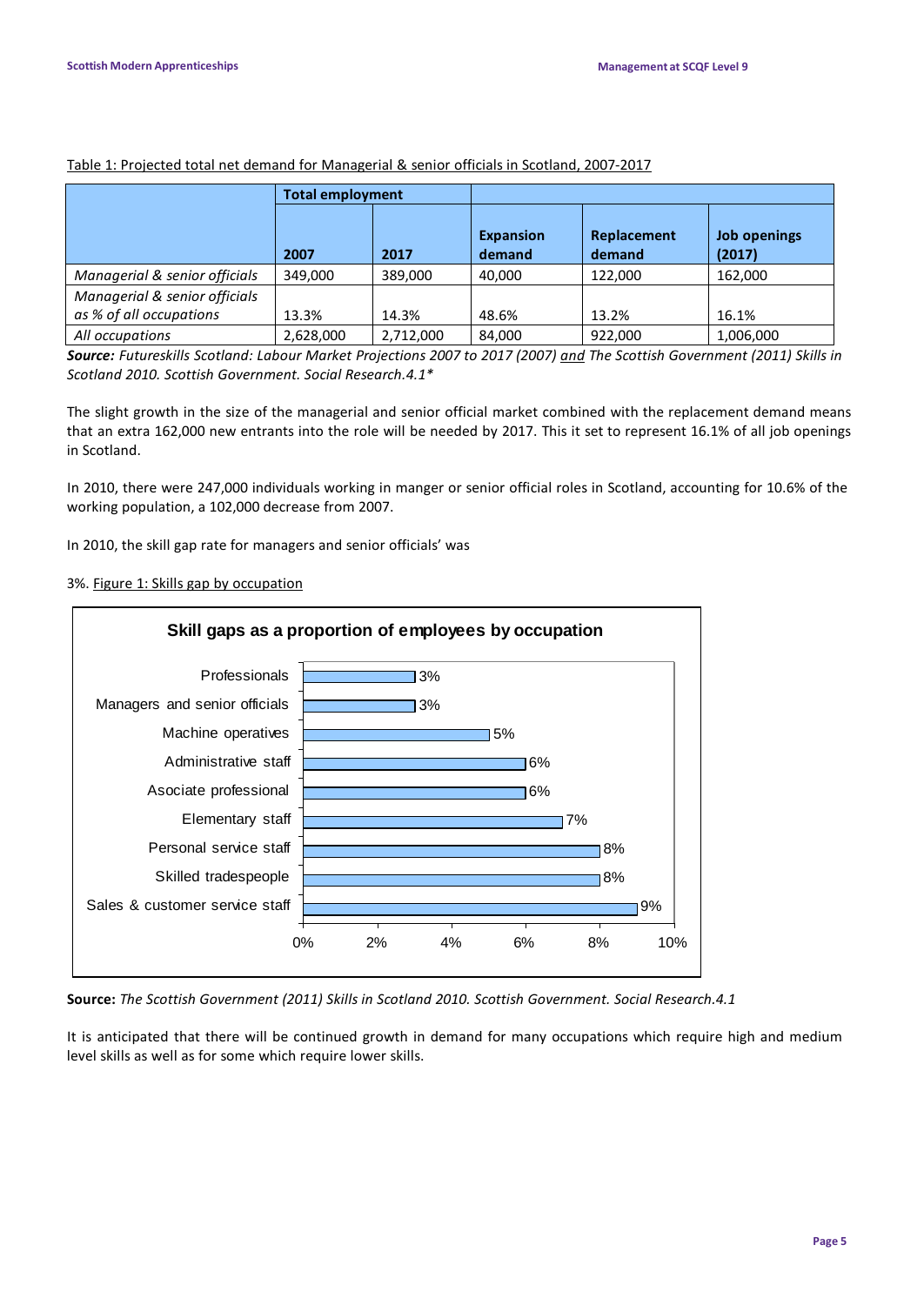#### Figure 2: past and likely future occupational structure



**Source:** *CEDEFOP: Skills supply and demand in Europe – medium term forecast up to 2020 (2010)*

Almost 40% of people who are currently employed in higher-level jobs such as management, professional work or technical work expect to experience increased demand over the next decade reaching just over 40.0%.

Managerial occupations are set to increase by 57.4% creating 20,000 new job openings by 2017. While this growth is not significant, it is predicted that job openings in management occupations will be amongst the greatest number of occupations which will be advertising for job roles in 2017.

Apprentices completing the Management level 3 MA may progress to Management Level 4. Apprentices may progress from Management Level 4 to Management Level 5. They may also move into further or higher education on a part- or full-time basis. Those who complete the Management MA frameworks at any level may also undertake professional body qualifications in management at appropriate levels, for example, certificates, diplomas and advanced diplomas from the Institute of Leadership and Management (ILM) or the Chartered Institute of Management.

In the consultation on the Management MA at level 3, 4 and 5, respondents agreed that there would be a continuing demand for a Level 3, 4 and 5 MA in Management. Take-up levels of the frameworks are expected to remain at or exceed existing levels, subject to the availability of funding particularly for over 25 year olds.

This level 4 Modern Apprenticeship provides one route for developing the skills of middle managers.

There is currently a healthy demand for the Modern Apprenticeship in Management at level 4. As the revision of the framework consists only of adjustments to some minimum core skill levels, the CfA Business Skills @ Work is confident that this level of demand will continue with the revised framework.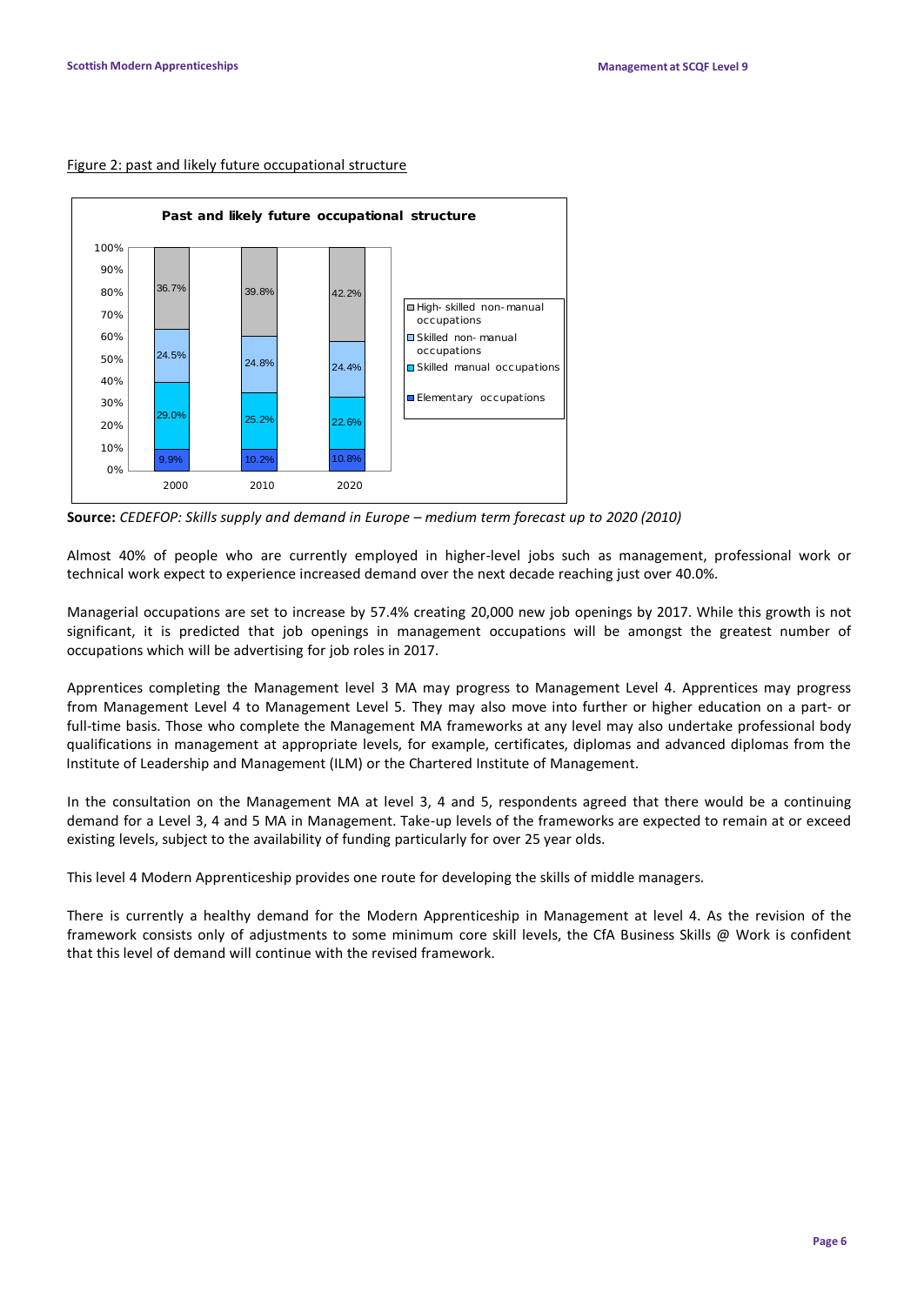## **Summary of Framework**

### **Diagram showing the contents of the Modern Apprenticeship in Management at SCQF Level 9**

### **Mandatory outcomes**

| S\NVQ or alternative competency based qualification<br>- The following SVQ must be achieved:                                                                                                                                                           |                               |
|--------------------------------------------------------------------------------------------------------------------------------------------------------------------------------------------------------------------------------------------------------|-------------------------------|
| - SVQ 4 in Management at SCQF level 9 (CMI)<br>- SVQ in Management at SCQF level 9 (SQA/CMI)<br>- SVQ 4 in Management at SCQF level 9 (City & Guilds)                                                                                                  | GC6W 24<br>GM27 24<br>GC51 24 |
| <b>Core Skills</b><br>Communication at SCQF 6<br>Working With Others at SCQF 6<br>Problem Solving at SCQF 6<br>$\bullet$<br>Information & Communication Technology at SCQF 5*<br>Numeracy at SCQF 6<br>*ICT is required to be separately certificated. |                               |

### **Mandatory Enhancement**

### **Additional S\NVQ Units/Qualifications/Training**

ONE mandatory enhancement must be achieved.

This is either:

- One unit from an SVQ at Level 4 or above relevant to the apprentice's job role

OR

- One additional unit from a Management SVQ at Level 4.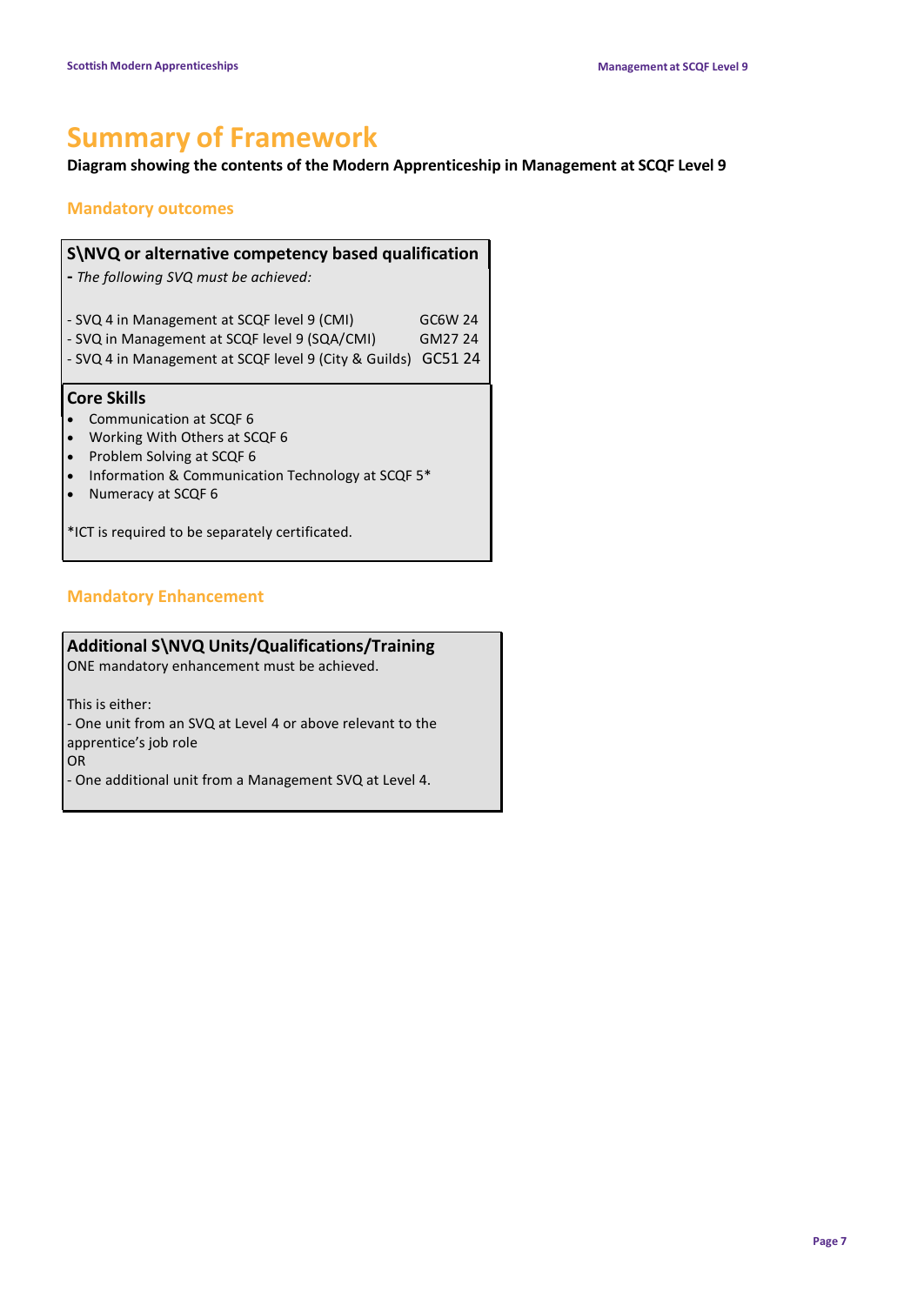## **The Framework**

The mandatory and optional content of the Modern Apprenticeship in Management at SCQF Level 9 is:

### **MandatoryOutcomes**

### **SVQ**

Each apprentice is required to achieve the following SVQ:

- SVQ 4 in Management at SCQF level 9 (CMI) GC6W 24
- SVQ in Management at SCQF level 9 (SQA/CMI) GM27 24
- SVQ 4 in Management at SCQF level 9 (City & Guilds) GC51 24

Scottish Vocational Qualifications (SVQs) are work-based qualifications, which are based on National Occupational Standards of competence drawn up by representatives from each industry sector. SVQs are made up of units – normally between six and ten – which break a job down into separate functions reflecting the different kinds of activities of a job. SVQs are available at five levels – although most are at level 2 and level 3. When someone has achieved an SVQ, there is a guarantee that they have the skills and knowledge needed to do their job. All Scottish Modern Apprenticeships must contain a relevant SVQ or equivalent qualification.

### **Core Skills**

Each apprentice is required to achieve the following core skills:

- Communication at SCQF 6
- Information & Communication Technology at SCQF 5\*
- Numeracy at SCQF 6
- Problem Solving at SCQF 6
- Working With Others at SCQF 6

\*ICT is required to be separately certificated.

Reference numbers for the workplace core skills are shown in the table.

| Core skill             | <b>SCQF Level</b> | Reference Code |
|------------------------|-------------------|----------------|
| Communication          | 3                 | F42504         |
|                        | 4                 | F42604         |
|                        | 5                 | F42704         |
|                        | 6                 | F42804         |
| Information technology | 3                 | F42D04         |
|                        | 4                 | F42E04         |
|                        | 5                 | F42F04         |
|                        | 6                 | F42G04         |
| Numeracy               | 3                 | F42904         |
|                        | 4                 | F42A04         |
|                        | 5                 | F42B04         |
|                        | 6                 | F42C04         |
| Problem solving        | 3                 | F42H04         |
|                        | 4                 | F42J04         |
|                        | 5                 | F42K04         |
|                        | 6                 | F42L04         |
| Working with others    | 3                 | F42M04         |
|                        | 4                 | F42N04         |
|                        | 5                 | F42P04         |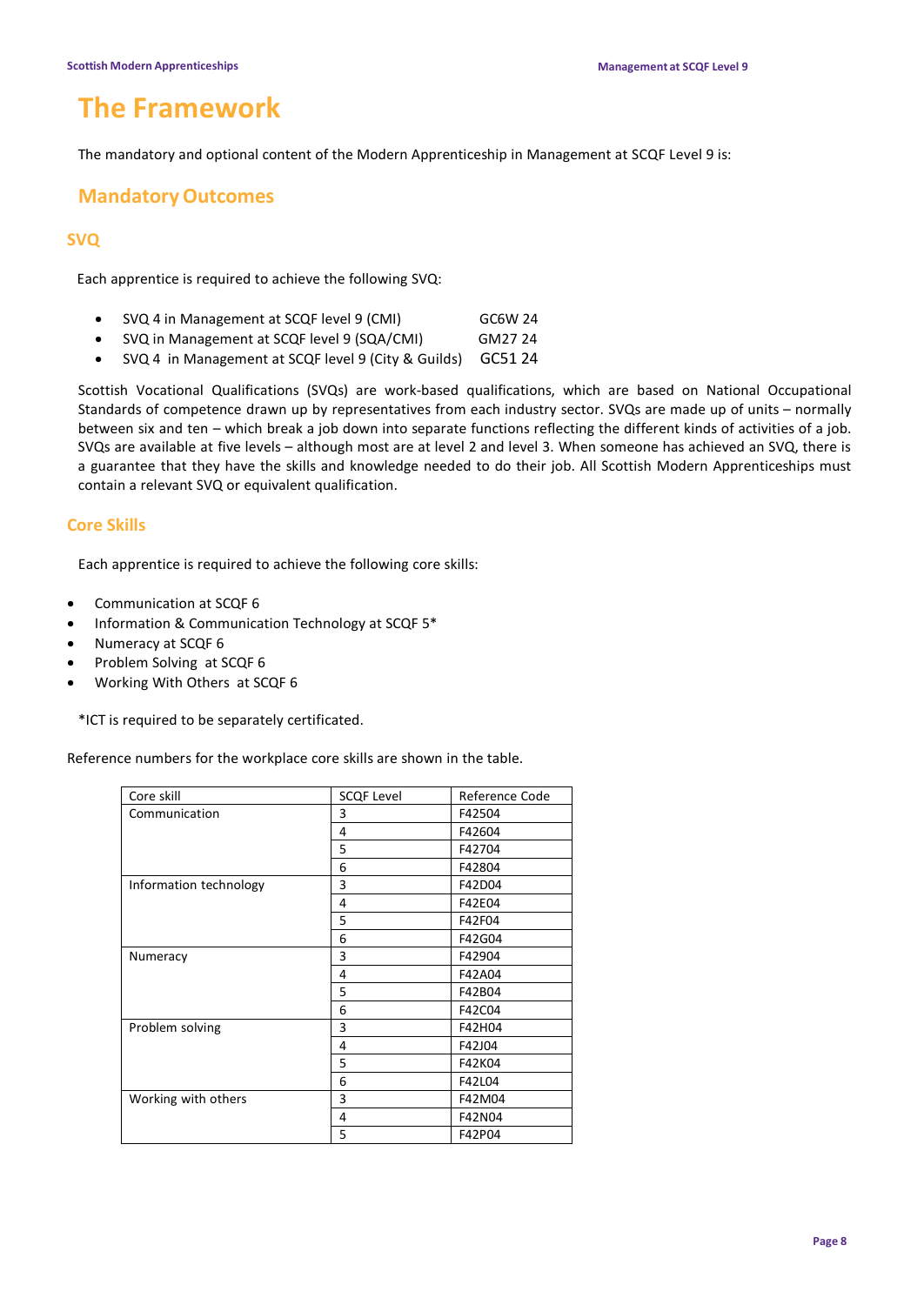|--|--|--|

Core Skills are skills and abilities which everyone needs in their work. This is true for every job in every workplace. Core Skills also feature in National Qualifications such as Standard Grades and Highers and from the year 2000, Scottish candidates have been issued with a Core Skills profile on their Scottish Qualifications Certificate. Candidates who have already been certificated as achieving Core Skills at the levels given above – either in the workplace or at school or college - do not need to repeat these Core Skills as part of the Modern Apprenticeship Framework.

### **Enhancement**

ONE mandatory enhancement must be achieved.

This is either:

- One unit from an SVQ at Level 4 or above relevant to the apprentice's job role
- OR
- One additional unit from a Management SVQ at Level 4.

## **Registration and certification**

This Scottish Modern Apprenticeship is managed by the Skills CFA. The SSO is the first point of contact in Scotland for any enquiries in relation to the Framework. Contact details:

| Skills CFA            |
|-----------------------|
| Unit 110, Print Rooms |
| 164-180 Union Street  |
| London                |
| SE1 OLH               |
| info@skillscfa.org    |
| Tel: 020 7091 9620    |

The SSO will register all Scottish Modern Apprentices undertaking this Framework. **All Modern Apprentices must be registered with the SSO within 8 weeks of starting their apprenticeship.** Registration can be made by completing the Sample Training Plan and Sample Training Agreement in Appendix 3 and sending these to the above address or completing the online registration system (MA Online, www.maonline.org.uk). In the case of MAs which receive funding it is acceptable for the Skills Development Scotland Training Plan to be used on the condition that it includes all relevant information as set out in the MA Training Plan.

The SSO will issue a Modern Apprenticeship Certificate of Completion to those Modern Apprentices who have completed the mandatory outcomes of the Framework. Before a certificate is issued, training providers must submit evidence to the SSO that the mandatory outcomes have been achieved. This will normally be in the form of photocopies of certificates from awarding bodies.

Requests for registration and certification should be made to the SSO at the address above.

### **SSO Service level**

The SSO undertakes to confirm the registration of candidates in writing within 8 weeks of receipt of the relevant Training Plan and Training Agreement. Each candidate will be issued with a unique registration number.

The SSO also undertakes to issue Certificates of Completion within 4 weeks of receipt of the appropriate evidence that a candidate has completed the outcomes as stated in the Training Plan.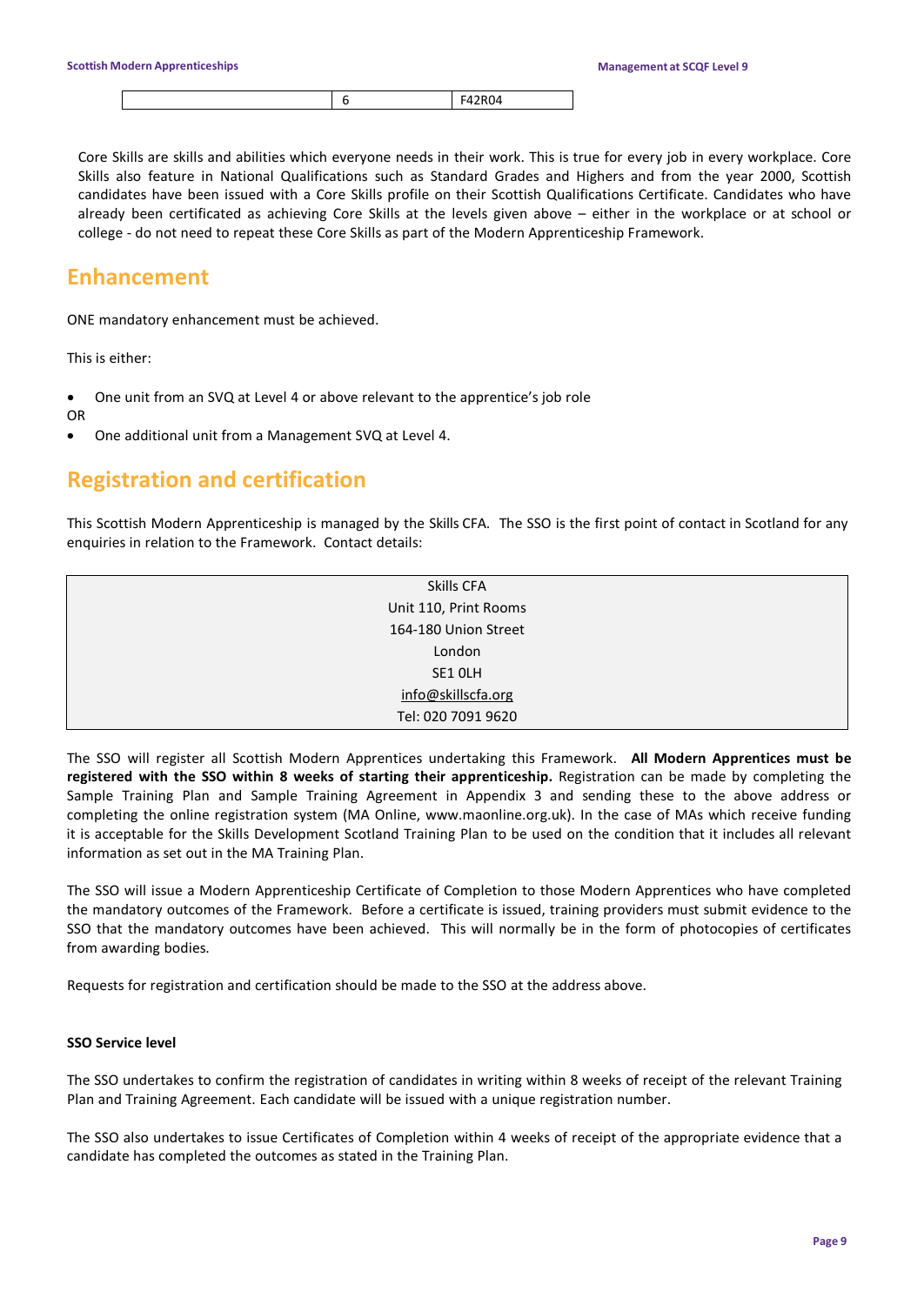## **Recruitment and selection**

The recruitment and selection of Modern Apprentices is primarily the responsibility of the employer. However, the following guidance is given:

- Employees may enter a Modern Apprenticeship from the age of 16. There is no upper age limit.
- The Modern Apprenticeship is designed to attract high quality people to the industry. Achievement of academic qualifications is one way of assessing the suitability of applicants. However it should be stressed that no persons should be deterred from applying for a Modern Apprenticeship because of a lack of formal educational qualifications. As well as traditional qualifications such as Standard Grades, Intermediate Grades and Highers, employers should also be aware of newer vocational qualifications or vocational activity undertaken outwith an academic institutions, such as volunteering activity. Apprentices already employed in the logistics sector may already have achieved an SVQ.
- The following factors may also influence the selection process:
	- performance during a formal interview process
	- references
	- relevant work experience
	- trial observation period.
- Employers should be aware of the nature, relevance and quality of foreign qualifications and make appropriate allowances concerning entry requirements.
- In order to promote and maintain the high status of the Modern Apprenticeship within the industry all literature distributed for recruitment purposes should emphasise the high standards of achievement expected of the candidate.
- Employers may wish to contact the SSO for advice and guidance on recruitment and selection.

## **Equal opportunities**

Modern Apprenticeships should ensure that there is equality of opportunity for all and any barriers (real or perceived) are addressed to support anyone seeking to enter employment to undertake the Modern Apprenticeship.

All MAs supported by Skills Development Scotland must conform to any contractual requirements on equal opportunities. All employers of Modern Apprentices should have an Equal Opportunities policy statement.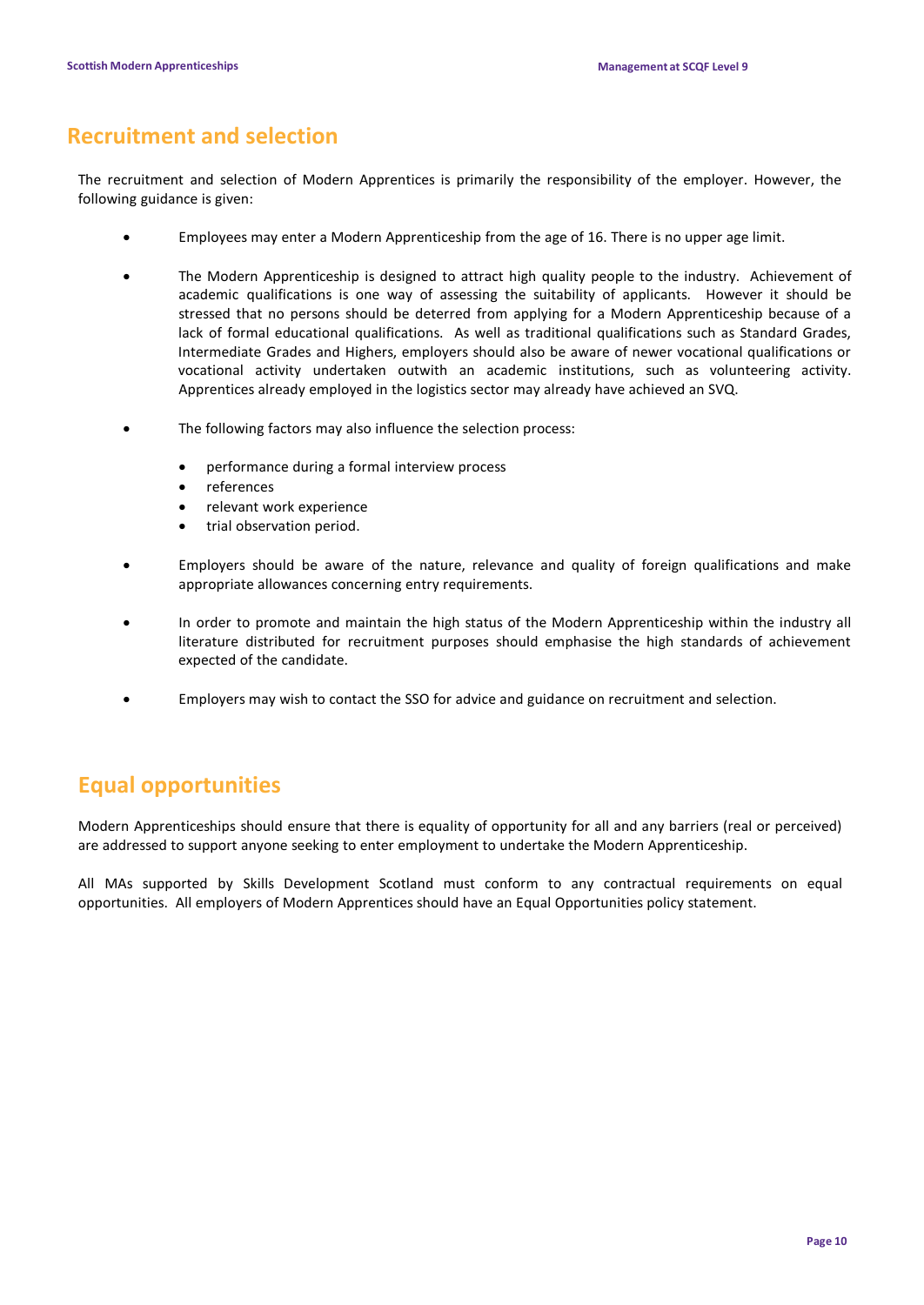## **Health and Safety**

All aspects of health and safety at work must be recognised within the delivery of this Modern Apprenticeship Framework and all statutory requirements be adhered to.

It is a key aspect of the induction period of the Modern Apprenticeship that apprentices are fully informed both of the regulations and that they and their employers are bound by these regulations. Modern Apprentices should be made aware of their rights and duties with regard to health and safety.

All Modern Apprentices supported by Skills Development Scotland will be required to satisfy the adequacy of SDS's Health and Safety policy and systems.

## **Contracts**

The following three contracts are essential to the successful outcome of the Modern Apprenticeship programme:

- 1 Contract of employment signed by the employer and the Modern Apprentice.
- 2 SSO Training Agreement this agreement outlines the basis of the modern apprenticeship, refers to the contract of employment and includes Health and Safety responsibilities.
- 3 SSO Training Plan this plan outlines the selected outcomes and the expected duration of the apprenticeship. In cases where funding is offered by a SDS area office, the SDS Training Plan will be sufficient on condition that it contains all relevant information as set out in the MA Training Plan at Appendix 2. Training Plans may be modified to reflect changing circumstances, however it is essential that the SSO is notified of any changes.

## **Employment status of Modern Apprentices**

It is important that the sector offers genuine employment and career prospects to those people it wishes to attract through Modern Apprenticeships. Accordingly**, all apprentices must be employed for the duration of the apprenticeship.**

## **Terms and conditions of employment**

In order to compete with other sectors offering Modern Apprenticeships, attractive packages will need to be developed by employers in the sector. The terms and conditions of employment for individual Modern Apprentices will be agreed between the employer and the apprentice and should form the contract of employment.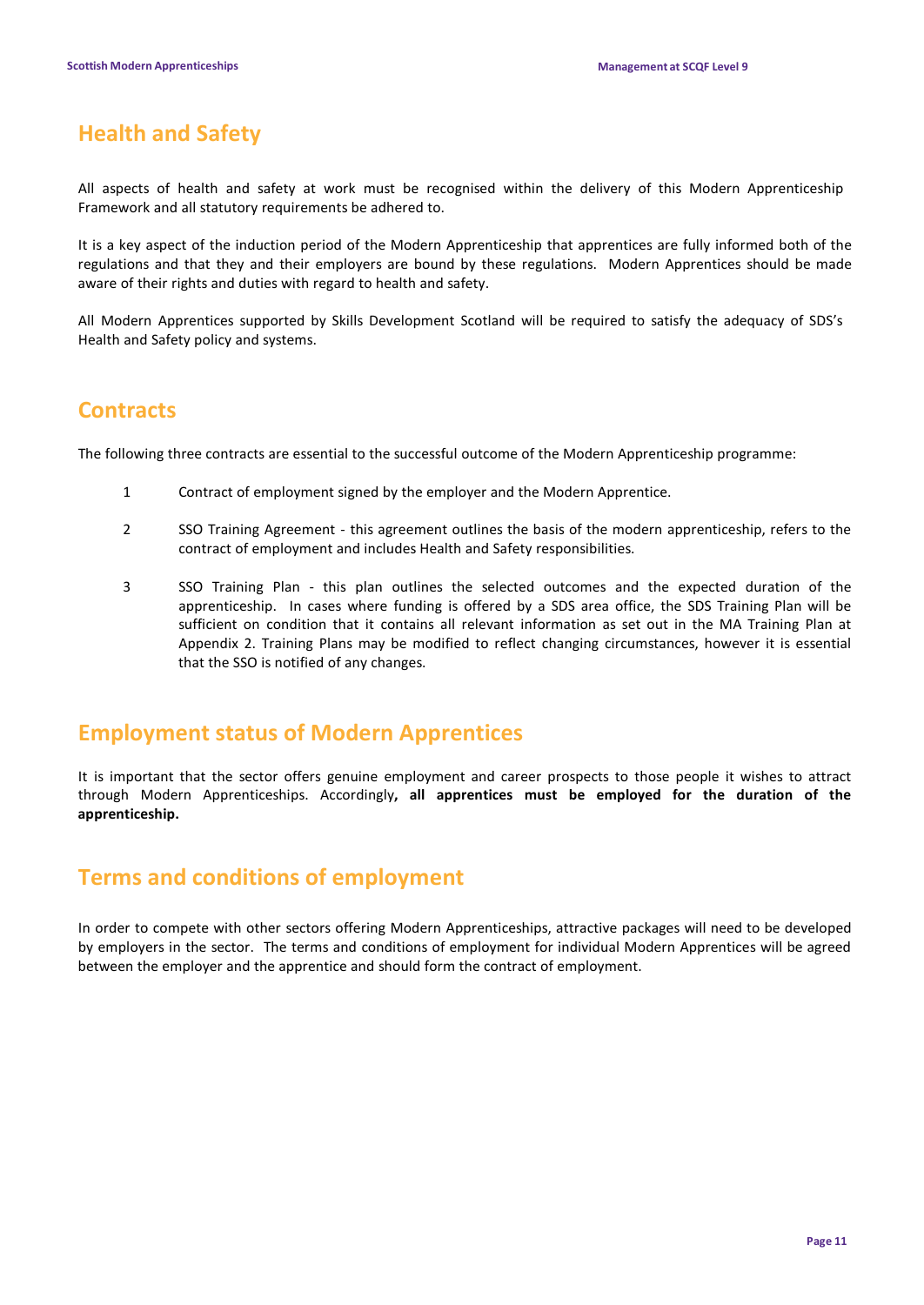## **Training and development**

### **Delivery**

Training delivery can take many forms under the Modern Apprenticeship system. Some organisations may become approved SVQ Assessment Centres; others may join a consortium or use peripatetic assessors. Some large employers will be able to complete all the training and development in-house, but most employers will find that some of the training and development will have to take place away from the normal workplace. In particular the underpinning knowledge requirements are often more suited to delivery by outside training providers which might include:

- private training organisations
- colleges / universities
- other employers

Such knowledge could be delivered through training courses or through open/distance learning packages.

The option of sharing training and assessment resources amongst a cluster of employers (or across the divisions of a larger employer) will be particularly appealing to those firms which do not have the resources to provide all of the training and development. Assessment can be provided by these bodies, but the assessors and the training centre must be approved by the awarding bodies for the SVQ and Core Skills where appropriate.

As the registration records for Management MAs are still with the MSC, the CfA Business Skills at Work has been unable to access a current list of training providers registered for Management MAs at levels 3, 4. However, working with SQA Awarding Body we have been able to access the following list of providers who are approved to offer Management Level 3, 4 and 5 and thus the MAs. It should be noted that many of these providers attended the CfA's consultation workshops on the Modern Apprenticeship.

- Aberdeen & Grampian Chamber of Commerce
- Aberdeenshire Centre for SVQs
- Alistair M Martin Associates
- Angus College
- Angus Council
- Ardlin Training
- Ayr College
- B C Consultants Ltd
- Carnegie College
- Competence Based Training Ltd
- Cornerstone Community Care
- Crawley Consultants
- Dawes Training Consultancy
- Dumfries & Galloway College
- Dumfries & Galloway Council Corporate Development Unit
- First 4 Skills
- Forte Business Consultants Ltd
- Forth Valley College
- Glasgow Council for the Voluntary Sector
- GMD Community Services
- **HIMATS**
- Innovative Training Practices
- Jackson Mills Associates Ltd
- Kilmarnock College
- Kingdom Homes Ltd
- Knowledge Able Solutions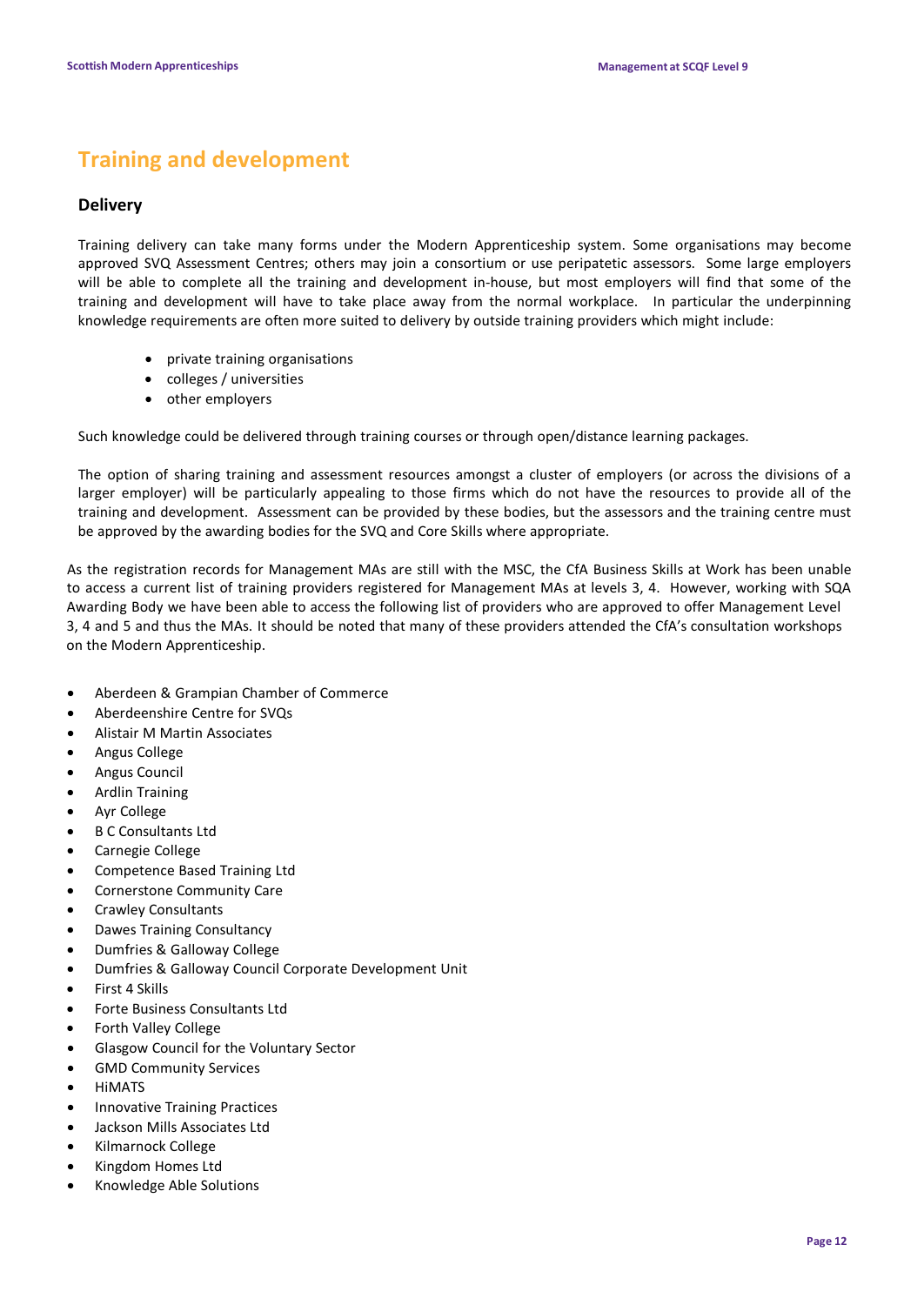- Knowledge Masters
- Kwikfit Insurance
- Maggie Braid Associates Ltd
- MGT Training Ltd
- MI Technologies
- Minerva People Ltd
- NHS Argyll & Clyde
- NHS Ayrshire and Arran
- NHS Dumfries & Galloway
- NHS Greater Glasgow & Clyde SVQ Centre
- Oaks Training & Development Ltd
- Peak Business developments
- Perth & Kinross Council Social Work
- Quest (Scotland) Ltd
- R T Resources Ltd
- Rewards Training & Recruitment Consultancy (Scotland)
- Scottish Rugby Union
- Sports Academy of Scotland Ltd
- Strathearn Training
- The Tell Organisation
- Training Matters (Scotland) Ltd
- VQ Insight
- West Lothian College
- XL Training
- YouTrain Ltd

There will also be providers approved by awarding bodies other than SQA to offer the SVQs.

### **The SSO training plan**

The plan is required to identify:

- 1 The selected Framework outcomes, specifying whether or not separate certification of the Core Skills is being sought.
- 2 A summary of the Modern Apprentices accredited prior learning
- 3 A timetable for achievement of the selected Framework outcomes, linked to regular progress reviews.

The Training Plan should take into account any relevant previous training and development, education or work experience. Not all Modern Apprentices need have different plans, but many will vary. Moreover as reviews take place and circumstances change so the plan itself can be modified.

However any changes must:

- be subject to the quality provisions of Skills Development Scotland (if the MA is being financially supported)
- comply with the stipulations of this Framework
- meet the needs of the employer and apprentice.

A sample Training Plan is provided at Appendix 3 of this document, however, for those Modern Apprentices funded by SDS area office it is sufficient to submit the Skills Development Scotland Training Plan on condition that it covers the same information required in the MA Training Plan.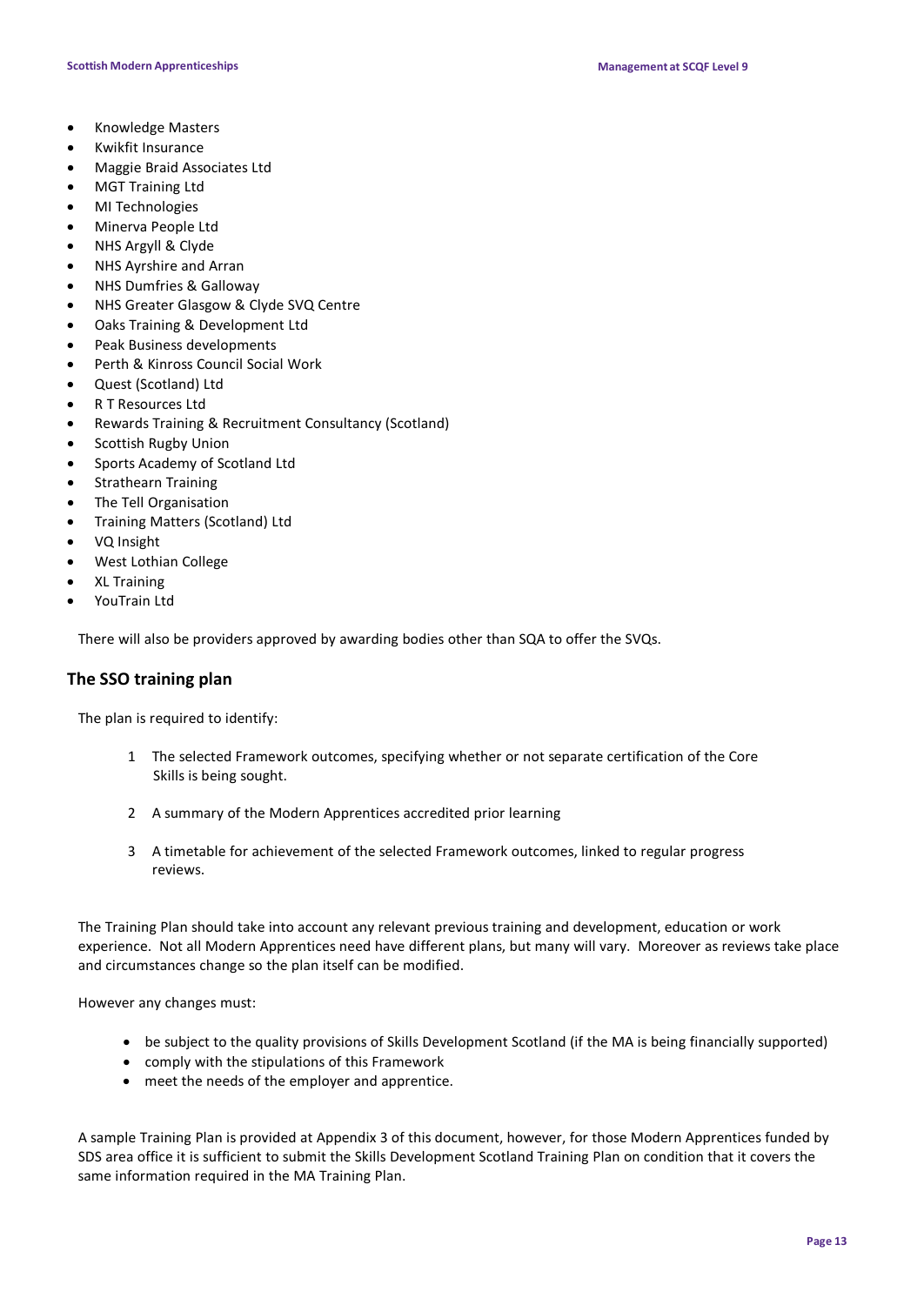## **Consultation Process**

In November and December 2010 the CfA Business Skills @ Work carried out a market survey to identify the demand for a Management Modern Apprenticeships at Level 4. A total of 40 responses were collected, 25 of which were from organisations currently delivering Management MAs.

Responses were received from the following organisations:

- Aberdeenshire Council
- Angel Training
- David Preece Training & Consultancy
- Pearson Education Ltd
- GCVS
- Glasgow City Council
- Innovative Training Practices
- James Watt College
- JHP Training
- Mainstream Training LTD
- Minerva People Ltd
- Muir Slicer Associates Ltd
- NHS Ayrshire & Arran
- NHS Dumfries and Galloway
- NHS Education for Scotland
- NHS Greater Glasgow & Clyde
- NHS Highland
- NHS Lothian
- On Track Training
- Perth College
- Polaris Learning
- Quest (Scotland) Ltd
- Reid Kerr College
- Rewards Training
- Scottish Rugby
- Sir Charles Parsons School and Science College
- Skills Team Ltd
- SQA
- Standard Life
- The Disabilities Trust
- The Tell Organisation
- Training Matters
- West Lothian College
- XL Training.

The breakdown of responses over the types of organisations was:

- Training Providers (46.4%)
- Colleges (16.1%)
- Public sector employers (16.1%)
- Government bodies or agencies (8.9%)
- Private sector employers (7.1%)
- Third sector employers (3.6%)
- Awarding body (1.8%)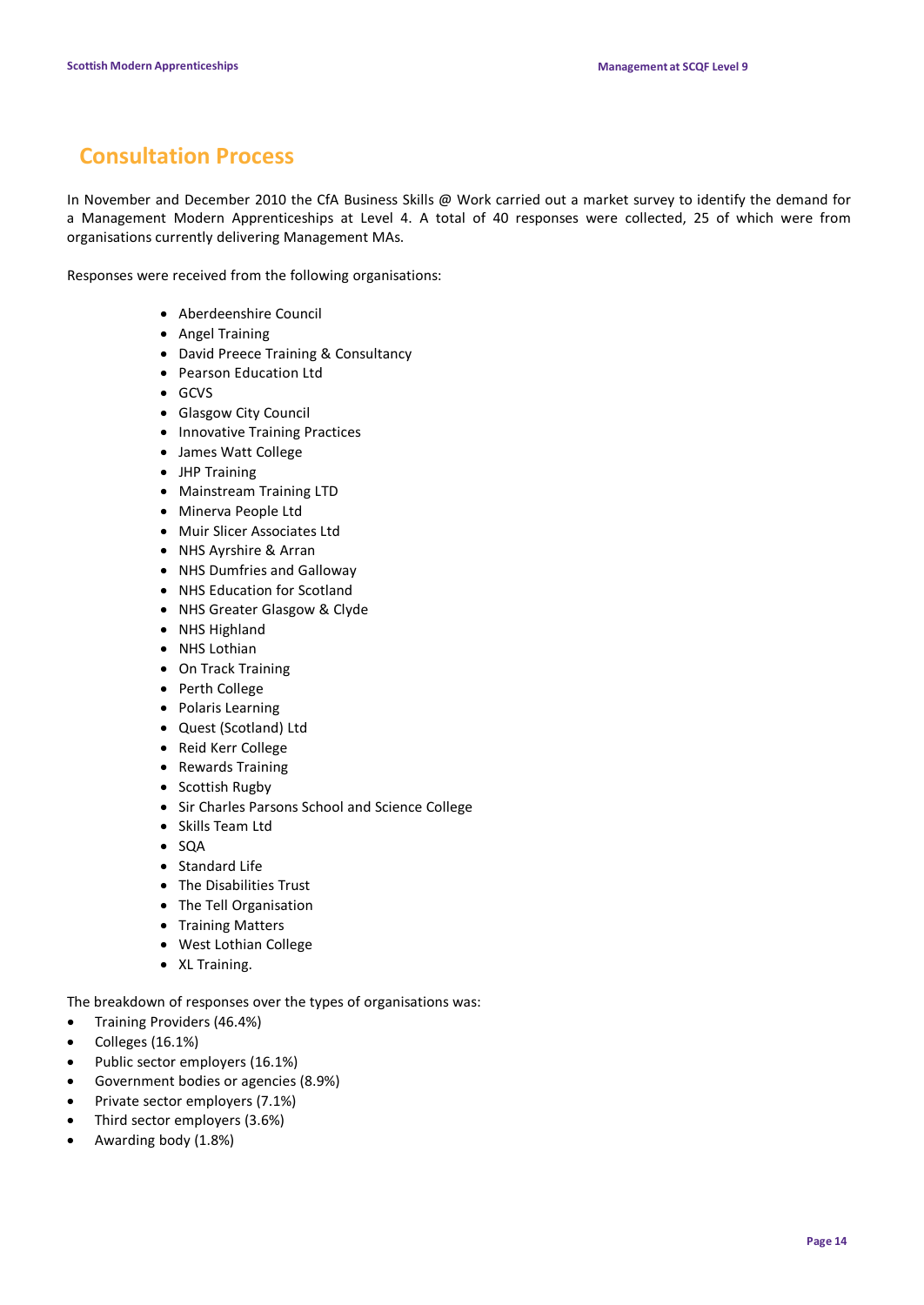Respondents to the survey had a total of 677 apprentices for Management Levels 3,4 or 5 currently registered and in training across 25 training organisations (February 2011). This means that this consultation had responses from organisations already committed to MA in the Management sector.

A total of 191 employers are currently registered across 18 training providers who responded to the survey. The majority of employers are registered with private training organisations.

### Outcome of Consultation

High levels of agreement on the content of the apprenticeship were found through the consultation.

### **Core Skills**

Respondents were asked to indicate which level of core skill was suitable for the Management Level 4 framework. A total of 20 organisations responded. The table summarises their responses. The majority felt that SCQF 5 was the appropriate level for the core skills of Communication, Problem Solving and Working with Others and that SCQF 4 was the appropriate level for Numeracy and ICT.

|                     | SCQF <sub>3</sub> | <b>SCQF4</b> | SCQF <sub>5</sub> | SCQF <sub>6</sub> |
|---------------------|-------------------|--------------|-------------------|-------------------|
| Communication       |                   | 4            | 9                 | 6                 |
| Numeracy            | 3                 |              |                   | 3                 |
| ICT                 | 4                 | 8            |                   | 3                 |
| Problem Solving     |                   |              | 10                | 6                 |
| Working with Others |                   |              | 12                |                   |

### **Mandatory Enhancements**

Respondents were asked whether there should be any changes to the mandatory enhancements in the Management Level 4 framework. A clear majority of the 25 respondents wished to see no change.

| Remove       | Keep existing | Change existing |
|--------------|---------------|-----------------|
| mandatory    | mandatory     | mandatory       |
| enhancements | enhancements  | enhancements    |
|              | 15            |                 |

The CfA Business Skills @ Work has therefore retained the existing enhancement profile.

The CfA organised a workshop in Glasgow on 30 September 2010 to gauge employers' and providers' views on the revised Team Leading SVQ and the proposed content of the Team Leading Level 2 Modern Apprenticeship. This workshop was well attended, with a total of 46 attendees from 35 organisations. The organisations represented are listed below:

- Aberdeen and Grampian Chamber of Commerce
- Angel Training
- Angus College
- Caledonia Professional Development (CPD) Ltd
- Clackmannanshire Training and Learning Centre
- CMI
- **Cornerstone**
- Crawley Consultants
- DM Training Consultants Ltd
- Doosan Babcock
- DWP
- Pearson Education Ltd
- Elmwood College
- Forte Business Forth Valley College
-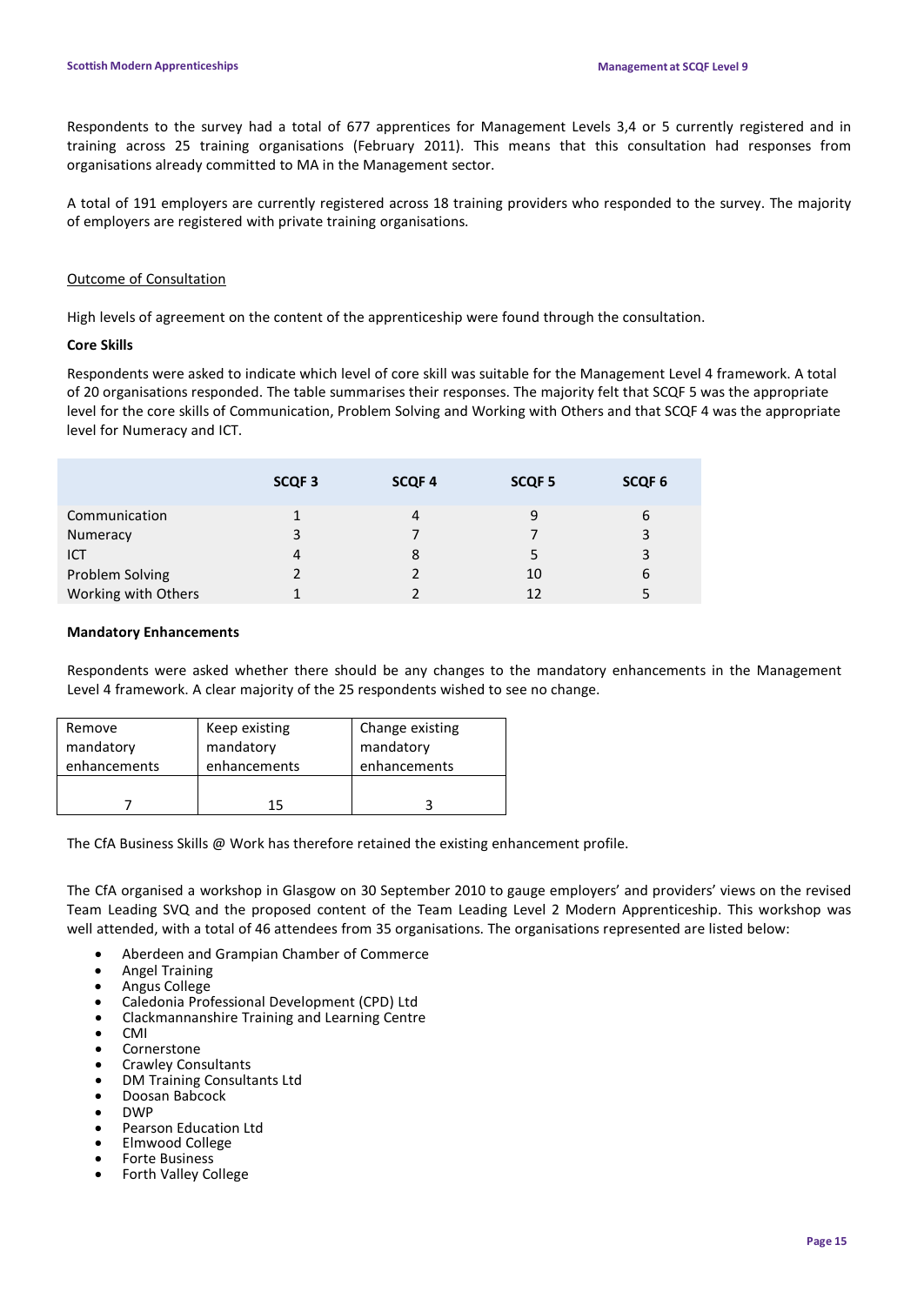- Glasgow Council for the Voluntary Sector
- GMD Community Services<br>• IIM
- ILM
- Innovative Training Practices
- Jackson Mills
- JHP Training
- Kingdom Homes
- Maggie Braid Associates
- Microcom Training • Minerva People Ltd
- Motherwell College
- Muir Slicer Associates Ltd
- New Horizons
- NHS Ayrshire & Arran
- NHS Greater Glasgow & Clyde SVQ Centre
- Perth College/UHI
- Reid Kerr College
- Rewards Training Recruitment Consultancy
- Rhino Training
- **RT Resources**
- Scottish Rugby
- SQA Accreditation
- SQA Awarding Body
- Strathearn Training
- Total Management Training Ltd<br>Training Matters
- 

At this workshop the attendees agreed that there would be a continuing demand for Level 3,4 and 5 Modern Apprenticeships in Management and that their content should be the SVQ in Management at level 3/4/5, the five core skills (separately certificated only if a core skill was not embedded in the SVQ) and one enhancement, with the enhancement profile similar to the existing Management MAs.

## **Career progression**

Career opportunities for management apprentices vary. The range and scope of jobs within management are wide and varied, with job titles varying from sector to sector. Management modern apprentices are likely to be working in all sectors in Scotland. Following the completion of the Modern Apprenticeship, candidates should be able to achieve positions such as:

- Departmental head
- Senior developer
- Manager

Apprentices may progress from Management Level 4 to Management Level 5. They may also move into further or higher education on a part- or full-time basis. Those who complete the Management MA frameworks at any level may also undertake professional body qualifications in management at appropriate levels, for example, certificates, diplomas and advanced diplomas from the Institute of Leadership and Management (ILM) or the Chartered Institute of Management.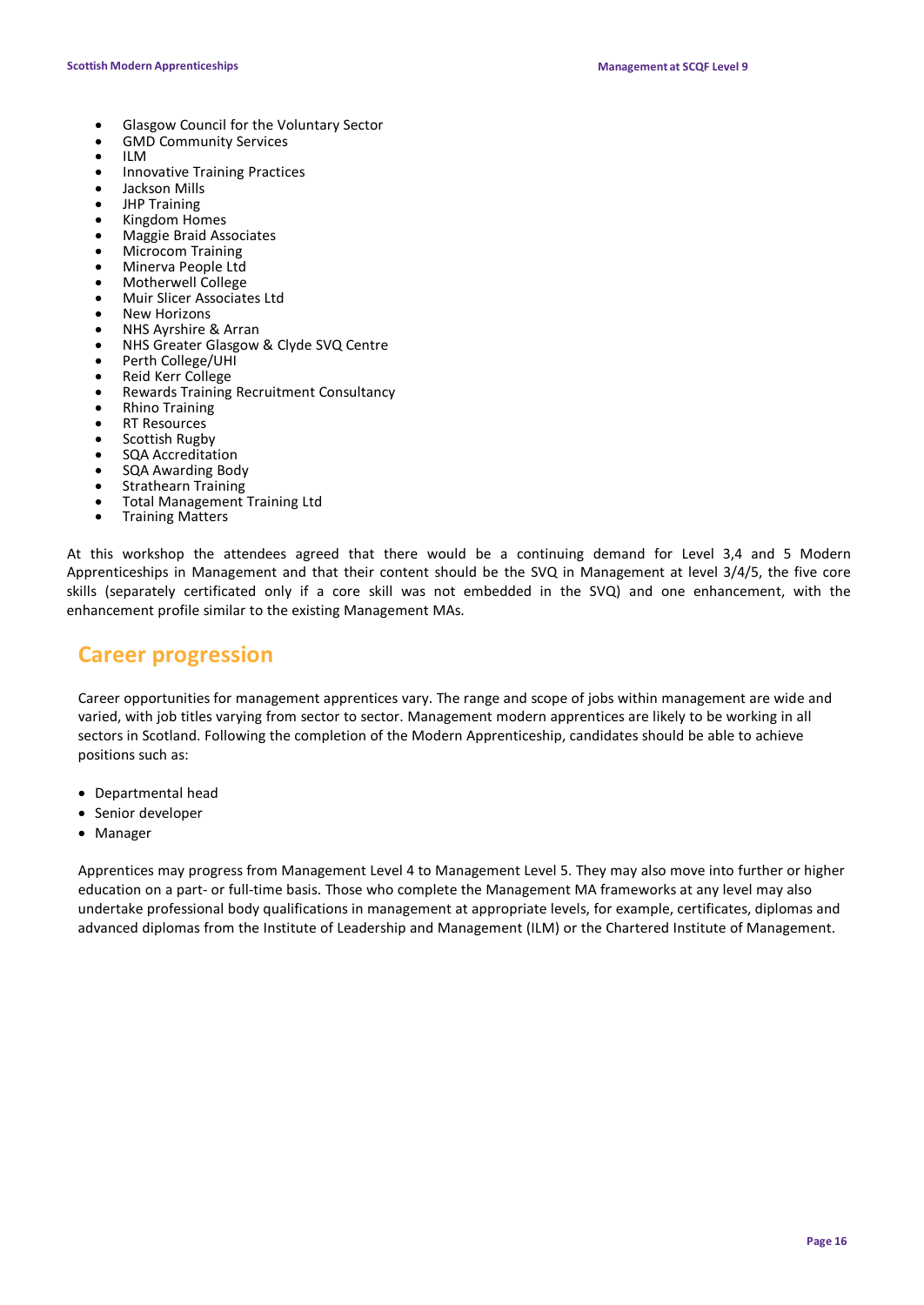## **Appendices**

### **APPENDIX 1**

### **Stakeholder Responsibilities**

Many organisations and individuals share the responsibility for ensuring that the Modern Apprenticeship programme is implemented to the highest possible standard. They include:

- Awarding Bodies
- Employers
- Modern Apprentices
- Modern Apprenticeship Group (MAG)
- Sector Skills Councils/Standard Setting Organisations (SSCs/SSOs)
- Skills Development Scotland
- Training Providers

### **Role of the Sector Skills Councils/Standard Setting Organisations (SSCs/SSOs)**

SSCs/SSOs are responsible for developing Modern Apprenticeship Frameworks and are required to work with employers in their sectors to ensure that all Frameworks meet the needs of employers in their sectors.

For details on your sector's SSC visi[t www.SSCalliance.org.uk](http://www.sscalliance.org.uk/)

### **Role of Skills Development Scotland**

MA frameworks are used by employers as part of their workforce development to train new employees and up-skill existing members of staff. They can be (and often are) used regardless of whether financial support is available from the delivery body who currently provides a 'contribution' towards the cost of delivery. However, only approved MA Frameworks will be eligible for funding support from Skills Development Scotland who should be contacted to establish the availability and level of support for each MA Framework.

Further information is available from [www.modernapprenticeships.com](http://www.modernapprenticeships.com/)

Skills Development Scotland, under the Careers Scotland brand, provides advice and guidance to individuals on the range of Modern Apprenticeships and training providers available. Individuals are signposted to opportunity providers who offer training in the vocational areas of interest.

Responsibilities include:

- Supporting the Modern Apprentice with ongoing Career Planning advice
- Signposting candidates to suitable vacancies
- Promoting the Modern Apprenticeship route on Career Scotland branded website
- Facilitating recruitment events that bring together jobseekers and opportunity providers

### **Role of the Awarding Bodies**

A significant proportion of the Modern Apprenticeship is based on the assessment of the apprentice against SVQs or SVQ units. These qualifications are accredited by the SQA Accreditation Regulator and are offered by Awarding Bodies.

It is the responsibility of the Awarding Bodies to ensure that centres are approved, that assessors and verifiers are suitably qualified, trained and monitored, and that all of the assessment criteria of the SVQs and SVQ units are fully met.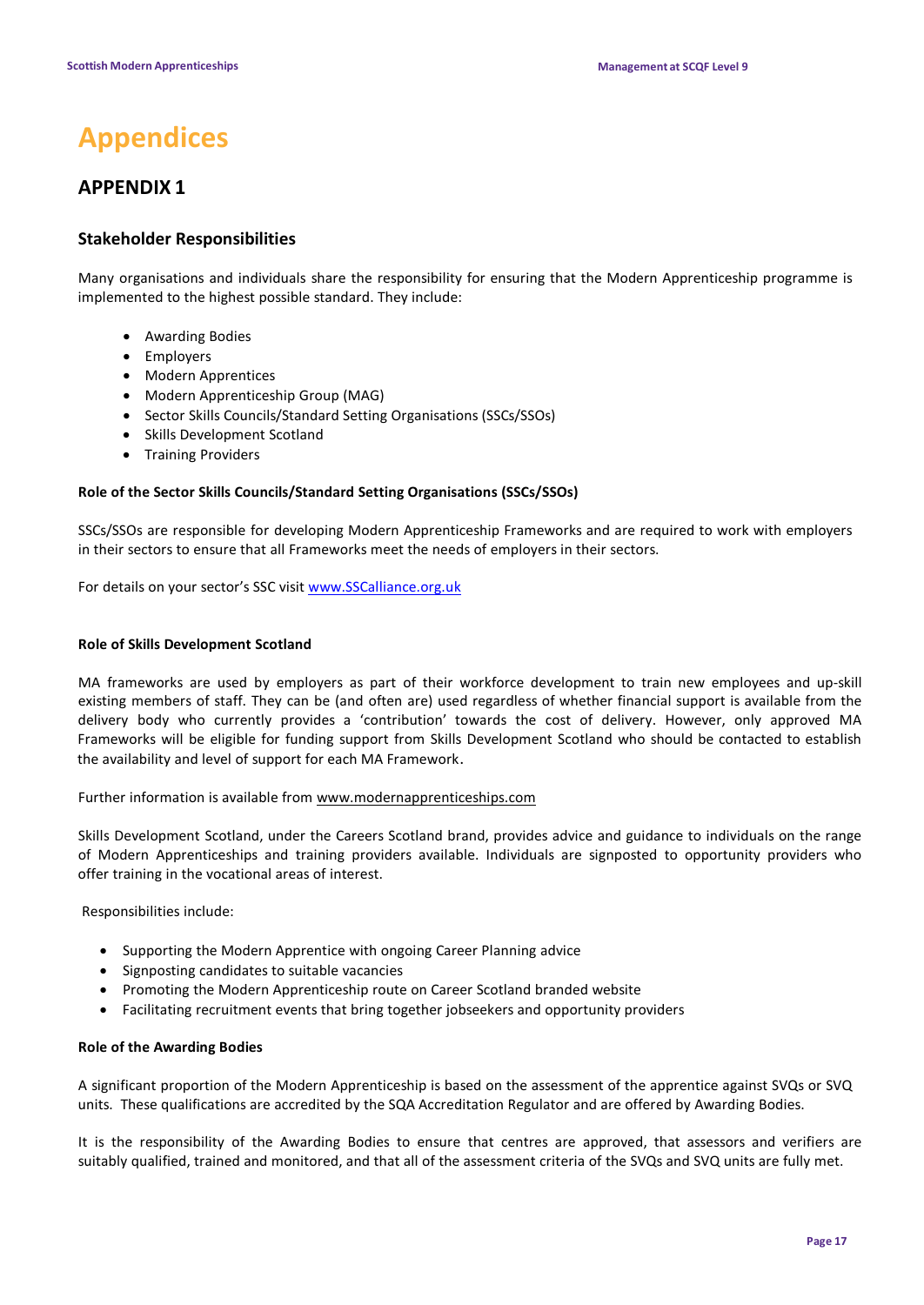### **Role of the Training Provider**

The role of the training provider is important to the success of the Modern Apprenticeship. A training provider can be a further education college, a private or voluntary training company or in some cases the employer themselves or employer partnerships.

### **Training Providers are responsible for:**

- Confirming an appropriate MA programme for candidates
- Agreeing the training needs of the candidates
- Agreeing roles and responsibilities for on the job training
- Agreeing where off the job training will be required and defining roles and responsibilities for this with relevant parties
- Ensuring trainee/candidate has access to the best quality training opportunities available
- Ensuring that the Modern Apprentices and employers fully understand the principles and processes of competence-based assessment
- Registering of MA candidates with the relevant SSO (and Skills Development Scotland if appropriate).
- Compiling and agreeing assessment schedules/assessment plans
- Judging performance evidence
- Completing assessment records
- Reviewing candidates progress at regular intervals
- Submitting records and evidence for moderation
- Advising the Modern Apprentice who to approach for support, advice, encouragement and in case of complaint

### **Role of Modern Apprenticeship Group (MAG)**

MAG is an independent group drawn from key stakeholders involved in the management and delivery of the Modern Apprenticeship programme in Scotland.

### **MAG is responsible for:**

- Approval and re-approval of MA Frameworks
- De-approval of MA Frameworks
- Overseeing the generic marketing thrust of the MA programme in Scotland
- Encouraging best practice across MA Frameworks and sectors

### **Role of the Employer**

Employers' responsibilities include:

- Paying all Modern Apprentices in accordance with company policy and in line with current legislation
- Agreeing roles and responsibilities for on the job training
- Agreeing where off the job training will be required and define roles and responsibilities for this with relevant parties
- Highlighting opportunities for the Modern Apprentice to demonstrate competence
- Meeting with Trainers, Assessors, Verifiers and the Modern Apprentices to review progress
- Witnessing candidate performance and verifying evidence
- Releasing Modern Apprentices for college/off-the-job training in line with training plan
- Ensuring the experience, facilities and training necessary to achieve the outcomes of the training plan.
- Supporting and encouraging Modern Apprentices and rewarding achievement
- Taking responsibility for the Health & Safety of Modern Apprentices.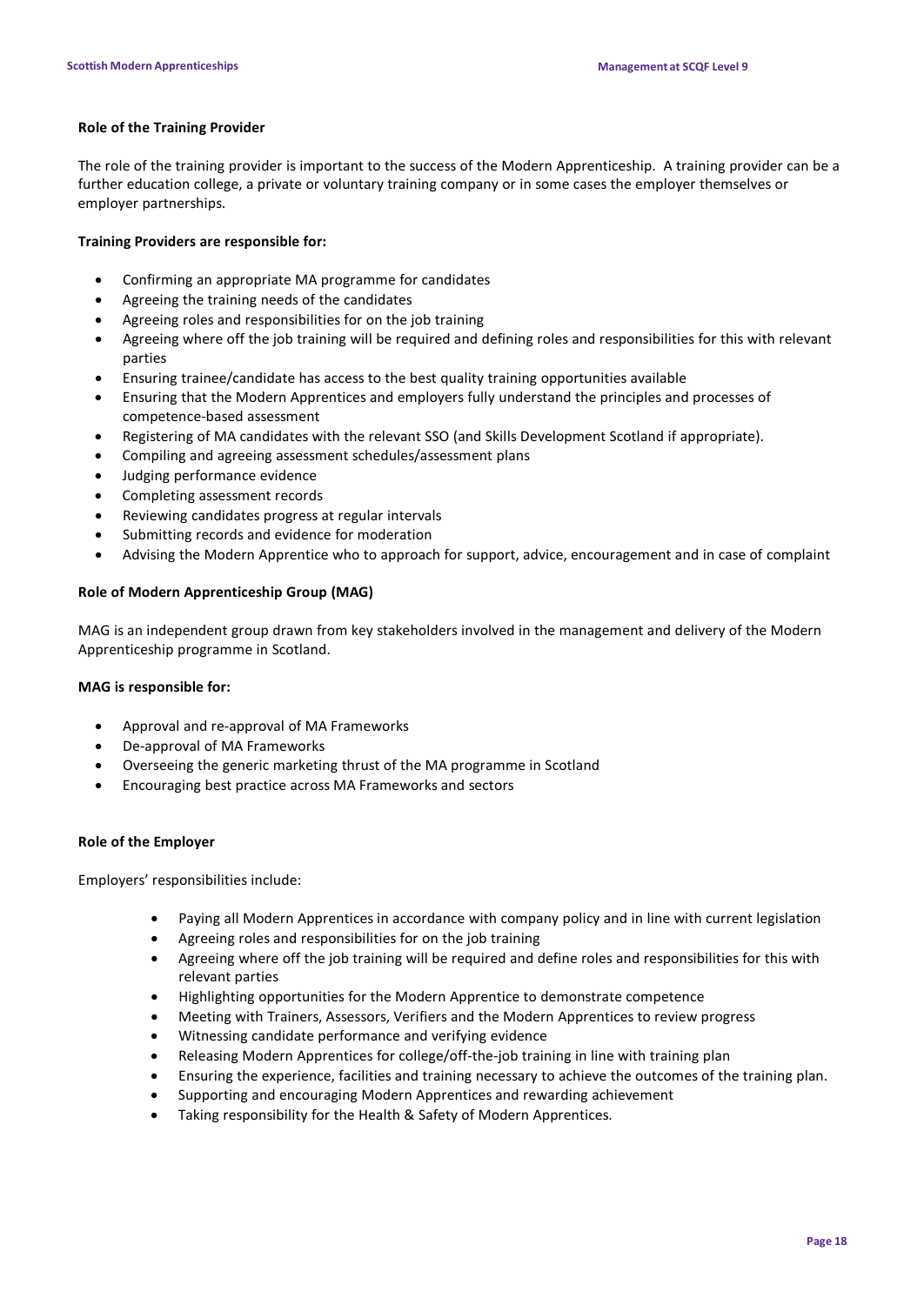### **Role of the Modern Apprentice**

Modern Apprentices have the same responsibilities to their employer as any other employee. In addition they have a range of commitments to their training programme.

### **Modern Apprentices' responsibilities include:**

- Observing the company's terms and conditions of employment
- Agreeing a training/development plan with all parties involved
- Undertaking development in line with agreed training plan
- Attending meetings with trainers, assessors and verifiers as required
- Attending college/off-the-job training where required
- Providing evidence of competence
- Developing a collection of evidence (portfolio) and retain ownership of this throughout
- Behaving in a professional manner throughout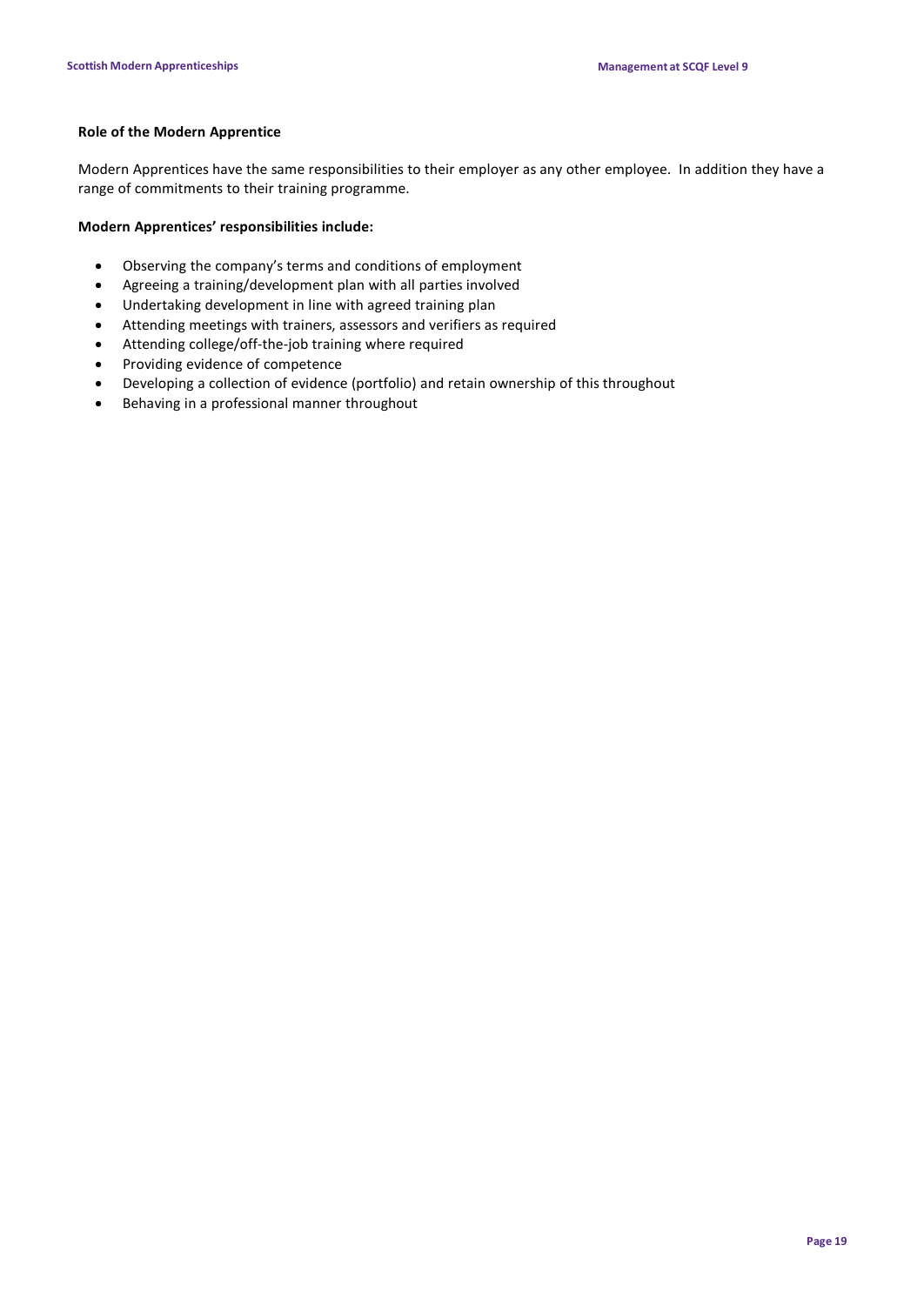### **APPENDIX 2**

### **Modern Apprenticeship Centres (MACs)**

Modern Apprentices may only be registered through organisations approved by the SSO to deliver this Framework. Such approved organisations are called Modern Apprenticeship Centres (MACs)

The MAC may be the employer of the apprentice or a separate organisation such as a training provider, further education college, a private or voluntary training company or in some cases the employer themselves or employer partnerships. ,

In order to be approved, organisations must make a formal application to the SSO, seeking approval and establishing that the centre satisfies the following criteria:

### **Either**

1 be approved by an appropriate Awarding Body as a centre for the assessment of the relevant S/NVQ(s) (and Core Skills if these are being separately certificated)

### **or**

2 be capable of demonstrating a contractual relationship with another approved centre for the assessment of those units for which the MAC does not have approval from an appropriate Awarding Body.

### **In addition**

The SSO will maintain a database of MACs for the delivery of the Framework within Scotland, which will be available to employers and others.

Organisations wishing to become MACs who have yet to obtain the necessary Awarding Body approval for assessment should first contact the Awarding Body direct.

Organisations wishing to be accredited with SQMS (or other appropriate quality system) should contact Skills Development Scotland.

In addition to the assessment of the Modern Apprentice against the relevant standards set by the selected Framework outcomes, the MAC has responsibility for:

- Entering into a formal training agreement with the employer and Modern Apprentice
- Registering Modern Apprentices as candidates for the relevant S/NVQ(s) and other selected units with the appropriate Awarding Body
- Registering Modern Apprentices with the SSO
- Applying for the final `Certificate of Completion' on behalf of Modern Apprentices
- Informing the SSO of any material alterations to Modern Apprentices' training plans or desired changes to the selected Framework outcomes.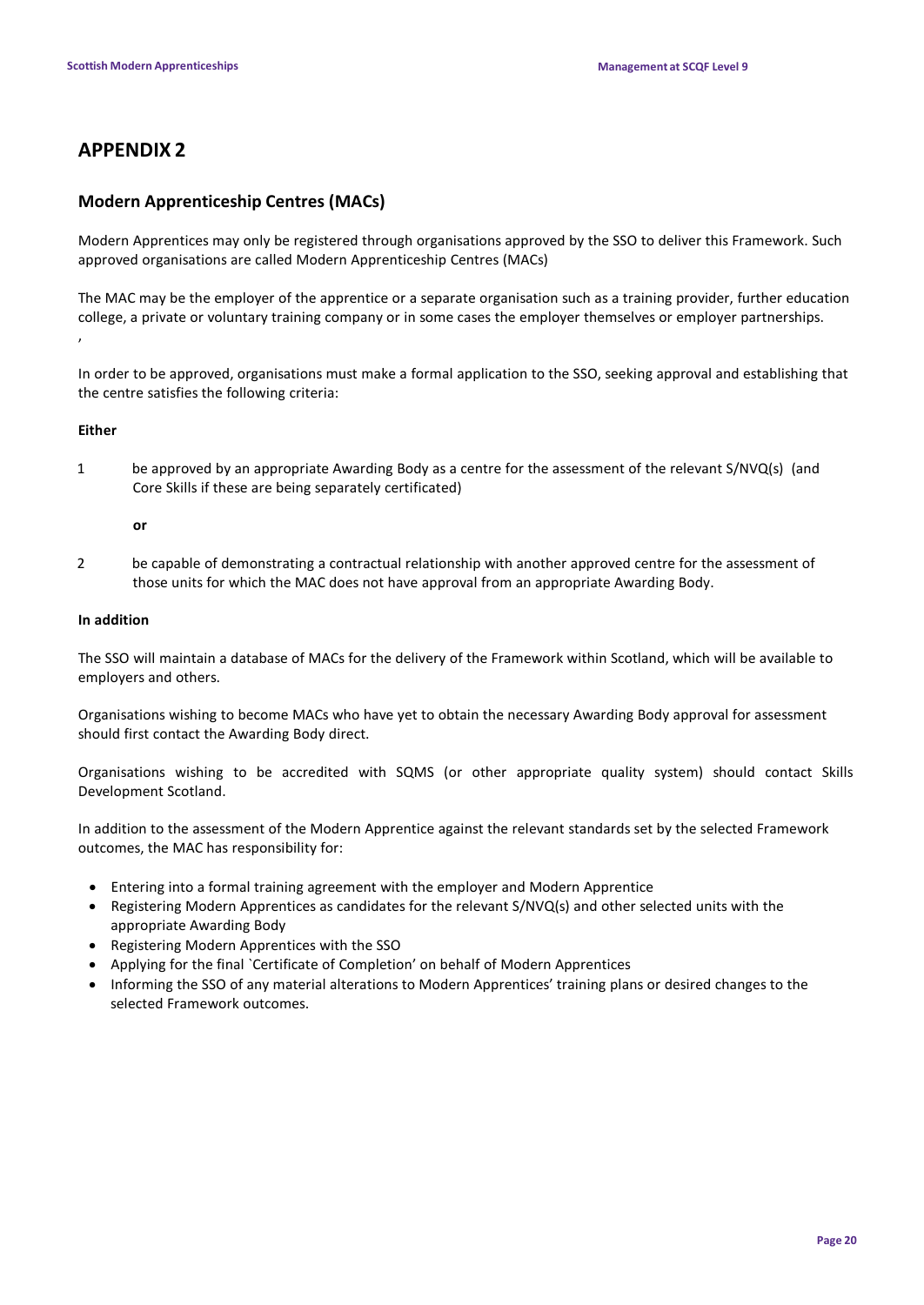### **APPENDIX 3**



### **MODERN APPRENTICESHIP SAMPLE TRAINING AGREEMENT**

#### This Training Agreement is entered into by:

| <b>Name of Employer:</b>                        |  |
|-------------------------------------------------|--|
| <b>Name of Modern Apprentice:</b>               |  |
| <b>Name of Modern Apprenticeship</b><br>Centre: |  |

#### The **Employer's responsibilities** are to:

- 1 employ the modern apprentice subject to the employer's usual terms and conditions of employment;
- 2 provide the modern apprentice with the facilities, training and work place opportunities necessary to achieve the selected Framework outcomes specified in the apprentice's personal training plan;
- 3 pay the modern apprentice an agreed salary which reflects the obligations of the employer and the opportunities for the apprentice;
- 4 in the event of the employer becoming unable to retain the modern apprentice after completion of the apprenticeship, to use reasonable endeavours to secure employment elsewhere;
- 5 in the event of the apprenticeship being terminated prematurely by either the employer or modern apprentice for any reason other than dismissal for unsatisfactory performance or misconduct, to use reasonable endeavours to secure employment and continuation of this apprenticeship elsewhere:
- 6 operate a formal Health and Safety policy and undertake the necessary legal and contractual responsibilities for health and safety of the modern apprentice; and
- 7 operate an Equal Opportunities policy which meets all legal requirements.

#### The **Modern Apprentice's responsibilities** are to:

- 1 work for the employerin accordance with the agreed terms and conditions of employment;
- 2 undertake training, attend courses if required, keep records, and take assessments to be determined by the employer and/or Modern Apprenticeship Centre, and carry out such work as may be required in order to achieve the selected Framework outcomes specified in the apprentice's personal training plan;
- 3 be diligent, punctual, behave in a responsible manner and in accordance with the requirements of Health and Safety legislation relating to the apprentice's responsibilities as an individual; and
- 4 promote at all timesthe employer's best interests.

### The **Modern Apprenticeship Centre's responsibilities** are to:

- 1 agree the content of the modern apprentice'spersonal training plan as confirming that the selected Framework outcomes and training plans meet the criteria of this modern apprenticeship
- 2 contract with the employer to provide the training and assessment necessary to enable the modern apprentice to achieve the selected Framework outcomes specified in the apprentice's personal training plan; and
- 3 use its best endeavours to ensure that the employer provides the modern apprentice with the facilities, training and work place opportunities necessary to achieve the selected Framework outcomes specified in the apprentice's personal training plan.

#### This agreement to be signed by all parties:

| <b>Employer</b>                     | Date: |
|-------------------------------------|-------|
|                                     |       |
| <b>Modern Apprentice</b>            | Date: |
| (or Parent/Guardian, if under 18)   |       |
| <b>Modern Apprenticeship Centre</b> | Date: |
|                                     |       |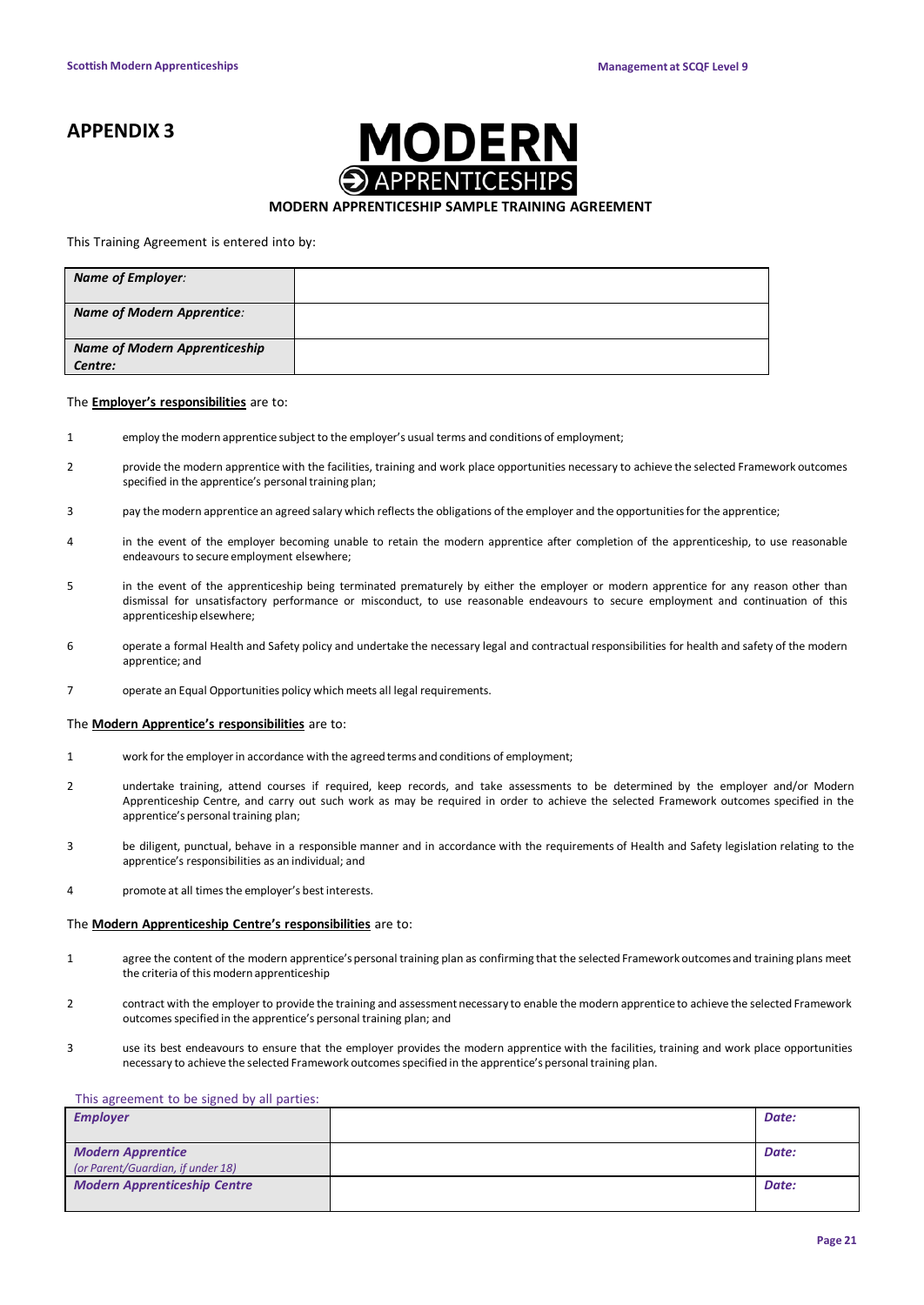

### **MODERN APPRENTICESHIP TRAINING PLAN**

### **The Modern Apprenticeship Centre**

| Name:                        |  |
|------------------------------|--|
| Address:                     |  |
|                              |  |
| Telephone:                   |  |
| Contact:                     |  |
| <b>The Modern Apprentice</b> |  |
| Full name:                   |  |
|                              |  |
| Home address:                |  |
|                              |  |
|                              |  |
| Work address:                |  |
|                              |  |
|                              |  |
| Date of birth:               |  |

### **The Employer**

| Name:      |  |
|------------|--|
|            |  |
| Address:   |  |
|            |  |
|            |  |
|            |  |
|            |  |
|            |  |
| Telephone: |  |
|            |  |
| Contact:   |  |
|            |  |
|            |  |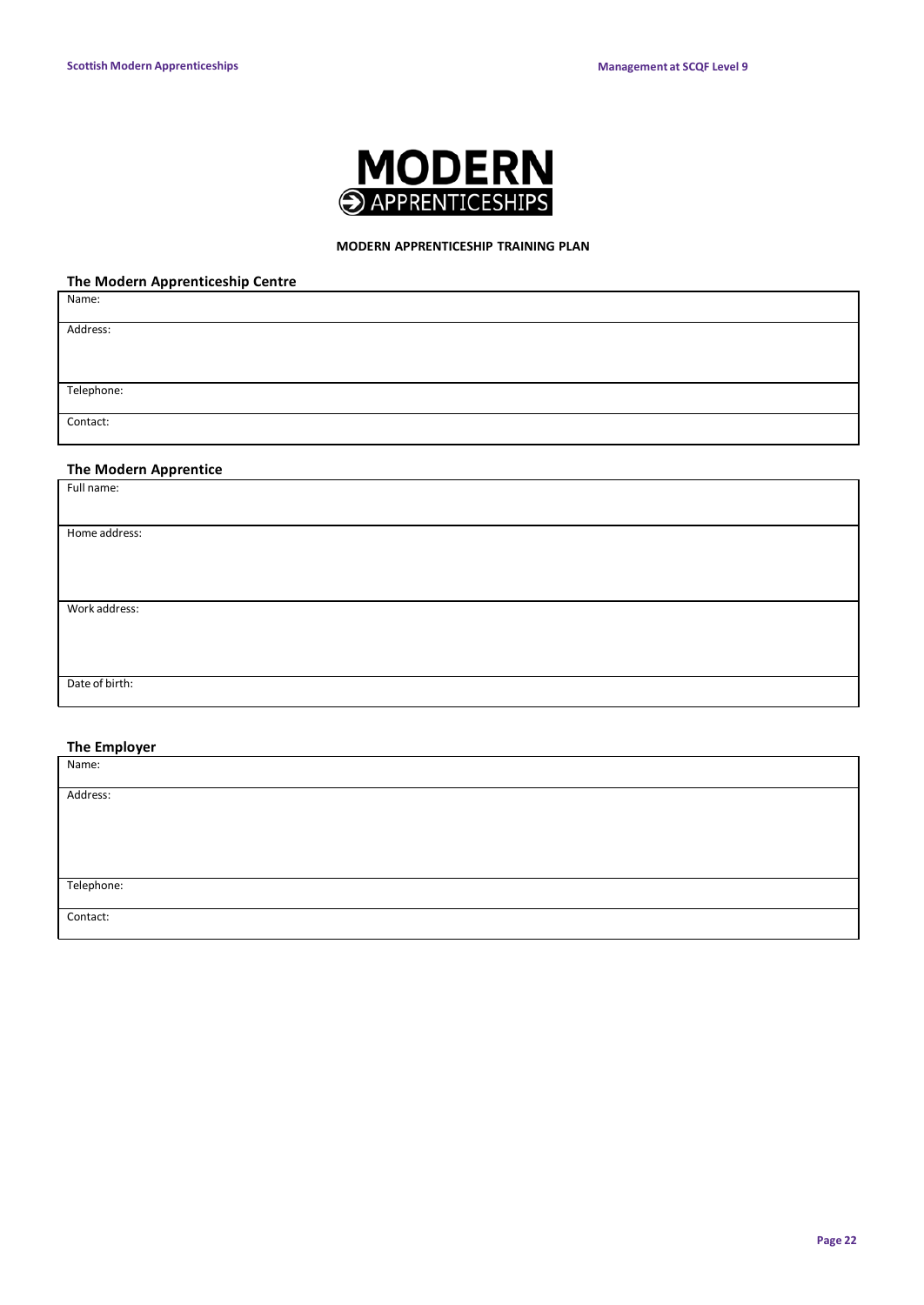### *Mandatory outcomes*

| SVQ Level 4 Management  |                                          | <b>Tick units being</b><br>undertaken | <b>SCQF Level</b> | <b>SCQF Credit</b><br><b>Points</b> |
|-------------------------|------------------------------------------|---------------------------------------|-------------------|-------------------------------------|
|                         | (List mandatory and optional units)      |                                       |                   |                                     |
|                         |                                          |                                       |                   |                                     |
|                         |                                          |                                       |                   |                                     |
|                         |                                          |                                       |                   |                                     |
|                         |                                          |                                       |                   |                                     |
|                         |                                          |                                       |                   |                                     |
|                         |                                          |                                       |                   |                                     |
|                         |                                          |                                       |                   |                                     |
|                         |                                          |                                       |                   |                                     |
|                         |                                          |                                       |                   |                                     |
|                         |                                          |                                       |                   |                                     |
|                         |                                          |                                       |                   |                                     |
|                         |                                          |                                       |                   |                                     |
|                         | <b>Enhancement</b>                       |                                       |                   |                                     |
| (Please give details)   |                                          |                                       |                   |                                     |
|                         |                                          |                                       |                   |                                     |
| <b>Core Skills</b>      |                                          | Tick units being<br>undertaken        | <b>SCQF Level</b> | <b>SCQF Credit</b><br>Points        |
| $\mathbf{1}$            | Communication                            |                                       | $\boldsymbol{6}$  |                                     |
| $\overline{2}$          | Working with others                      |                                       | $\boldsymbol{6}$  |                                     |
| $\overline{3}$          | Numeracy                                 |                                       | $6\phantom{a}$    |                                     |
| $\overline{\mathbf{4}}$ | Information and communication technology |                                       | 5                 |                                     |
| 5                       | Problem Solving                          |                                       | $\boldsymbol{6}$  |                                     |

### *Optional outcomes*

| <b>Additional units (if any)</b><br>These are optional and should reflect the individual training needs of the Apprentice<br>(Please specify unit(s)) |  | Tick units being<br>undertaken | <b>SCQF Level</b> | <b>SCQF Credit</b><br>Points |
|-------------------------------------------------------------------------------------------------------------------------------------------------------|--|--------------------------------|-------------------|------------------------------|
|                                                                                                                                                       |  |                                |                   |                              |
|                                                                                                                                                       |  |                                |                   |                              |
|                                                                                                                                                       |  |                                |                   |                              |
|                                                                                                                                                       |  |                                |                   |                              |

### **Summary of Modern Apprentices accredited prior learning:**